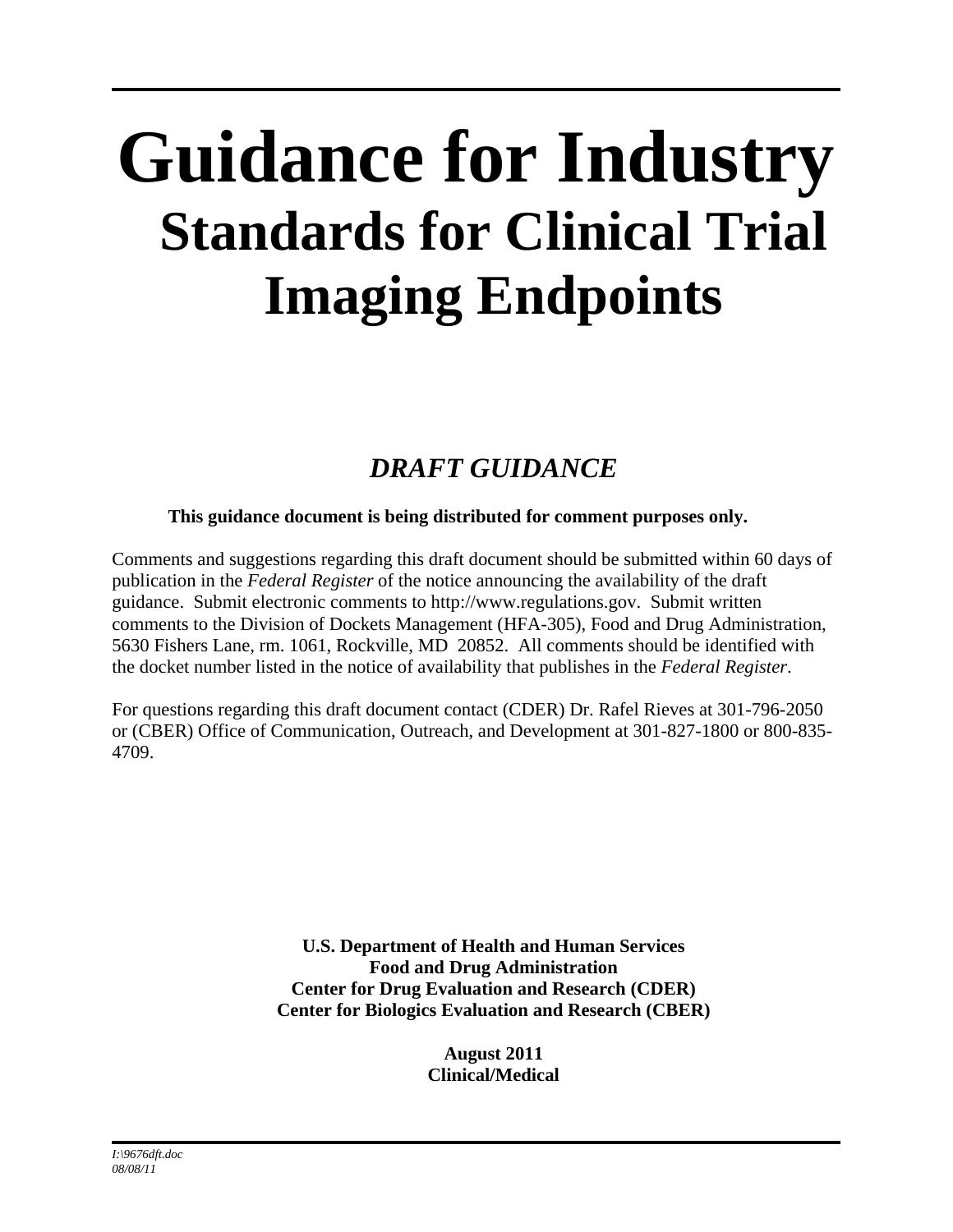## **Guidance for Industry Standards for Clinical Trial Imaging Endpoints**

*Additional copies are available from:* 

 *Silver Spring, MD 20993-0002 Office of Communications, Division of Drug Information Center for Drug Evaluation and Research Food and Drug Administration 10903 New Hampshire Ave., Bldg. 51, rm. 2201 Tel: 301-796-3400; Fax: 301-847-8714; E-mail: druginfo@fda.hhs.gov http://www.fda.gov/Drugs/GuidanceComplianceRegulatoryInformation/Guidances/default.htm* 

*or* 

*Office of Communication, Outreach, and Development, HFM-40 Center for Biologics Evaluation and Research Food and Drug Administration 1401 Rockville Pike, Suite 200N, Rockville, MD 20852-1448 Tel: 800-835-4709 or 301-827-1800; E-mail: ocod@fda.hhs.gov http://www.fda.gov/BiologicsBloodVaccines/GuidanceComplianceRegulatoryInformation/default.htm* 

> **U.S. Department of Health and Human Services Food and Drug Administration Center for Drug Evaluation and Research (CDER) Center for Biologics Evaluation and Research (CBER)**

> > **August 2011 Clinical/Medical**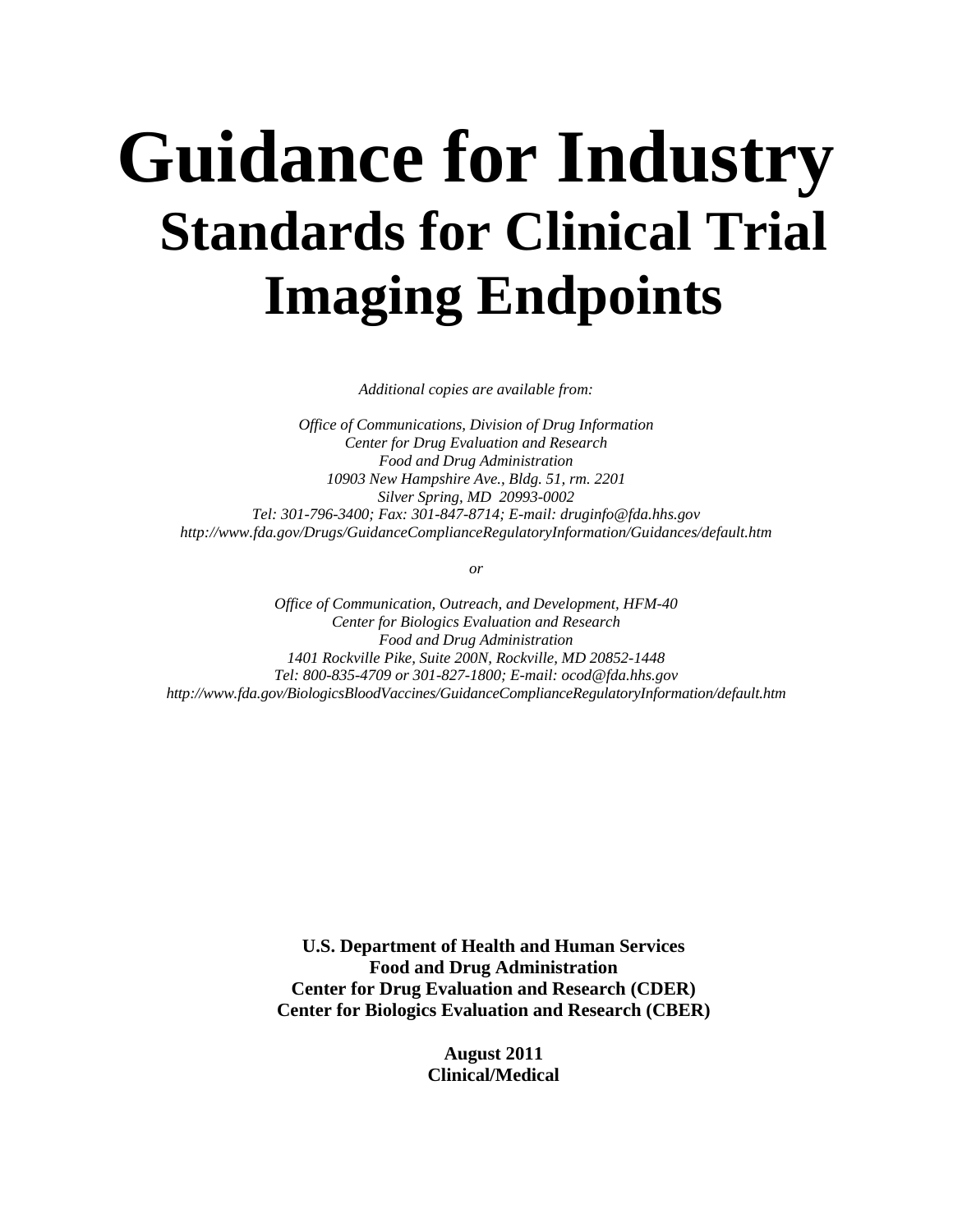## **TABLE OF CONTENTS**

| I.        |                                                                                                                                                                                                                                                                    |  |
|-----------|--------------------------------------------------------------------------------------------------------------------------------------------------------------------------------------------------------------------------------------------------------------------|--|
| II.       |                                                                                                                                                                                                                                                                    |  |
| Ш.        |                                                                                                                                                                                                                                                                    |  |
| A.        |                                                                                                                                                                                                                                                                    |  |
| <b>B.</b> |                                                                                                                                                                                                                                                                    |  |
| C.        |                                                                                                                                                                                                                                                                    |  |
| D.        |                                                                                                                                                                                                                                                                    |  |
| Е.        |                                                                                                                                                                                                                                                                    |  |
| F.        |                                                                                                                                                                                                                                                                    |  |
| G.        | What Procedures Should Be Standardized if Imaging Is an Important Aspect of a Clinical                                                                                                                                                                             |  |
|           |                                                                                                                                                                                                                                                                    |  |
|           |                                                                                                                                                                                                                                                                    |  |
| IV.       |                                                                                                                                                                                                                                                                    |  |
| A.        | An Executive Summary of the Trial Design and the Role of Imaging in the Trial7                                                                                                                                                                                     |  |
| <b>B.</b> |                                                                                                                                                                                                                                                                    |  |
| C.        | Vendor-specific equipment/platforms (e.g., injectors, scanners, software) 8<br>a.<br>b.<br>The role of site imaging technicians in equipment operation, including identification of faulty<br>c.<br>d.<br>e.<br>f.<br>g.<br>h.<br>1.<br>j.<br>k.<br>a.<br>b.<br>c. |  |
|           |                                                                                                                                                                                                                                                                    |  |
|           | Selection of images for interpretation, display sequence, and randomization 14<br>a.<br>b.<br>c.<br>d.<br>e.<br>f.                                                                                                                                                 |  |
|           | g.                                                                                                                                                                                                                                                                 |  |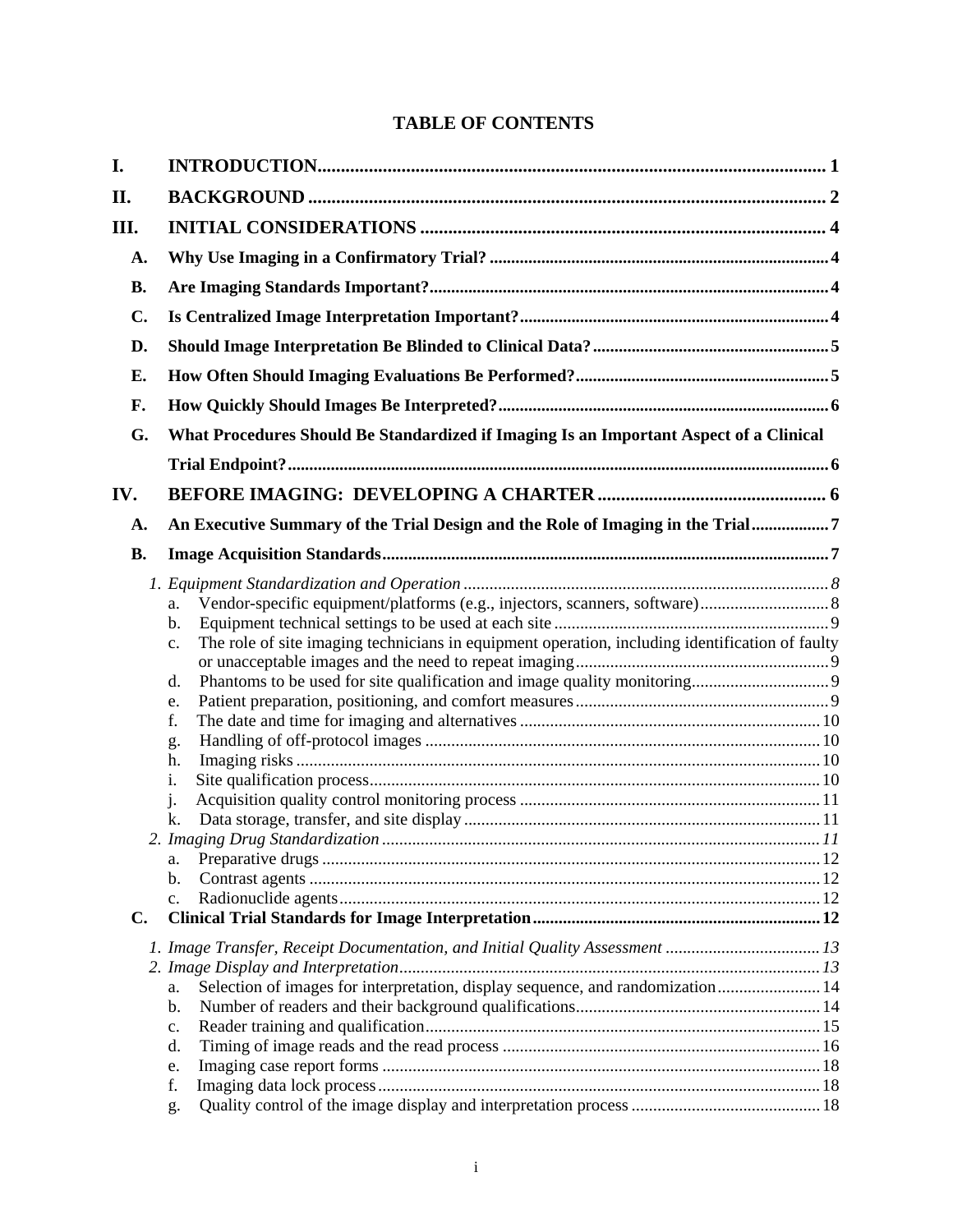| D.        |                                                        |  |
|-----------|--------------------------------------------------------|--|
| Е.        |                                                        |  |
| F.        |                                                        |  |
| V.        | DURING IMAGING: MONITORING PLANS AND CHARTER           |  |
|           |                                                        |  |
| A.        |                                                        |  |
| <b>B.</b> |                                                        |  |
| VI.       | AFTER IMAGING: DATA TRANSFER, ARCHIVING, ANALYSIS, AND |  |
| A.        |                                                        |  |
| В.        |                                                        |  |
| С.        |                                                        |  |
|           |                                                        |  |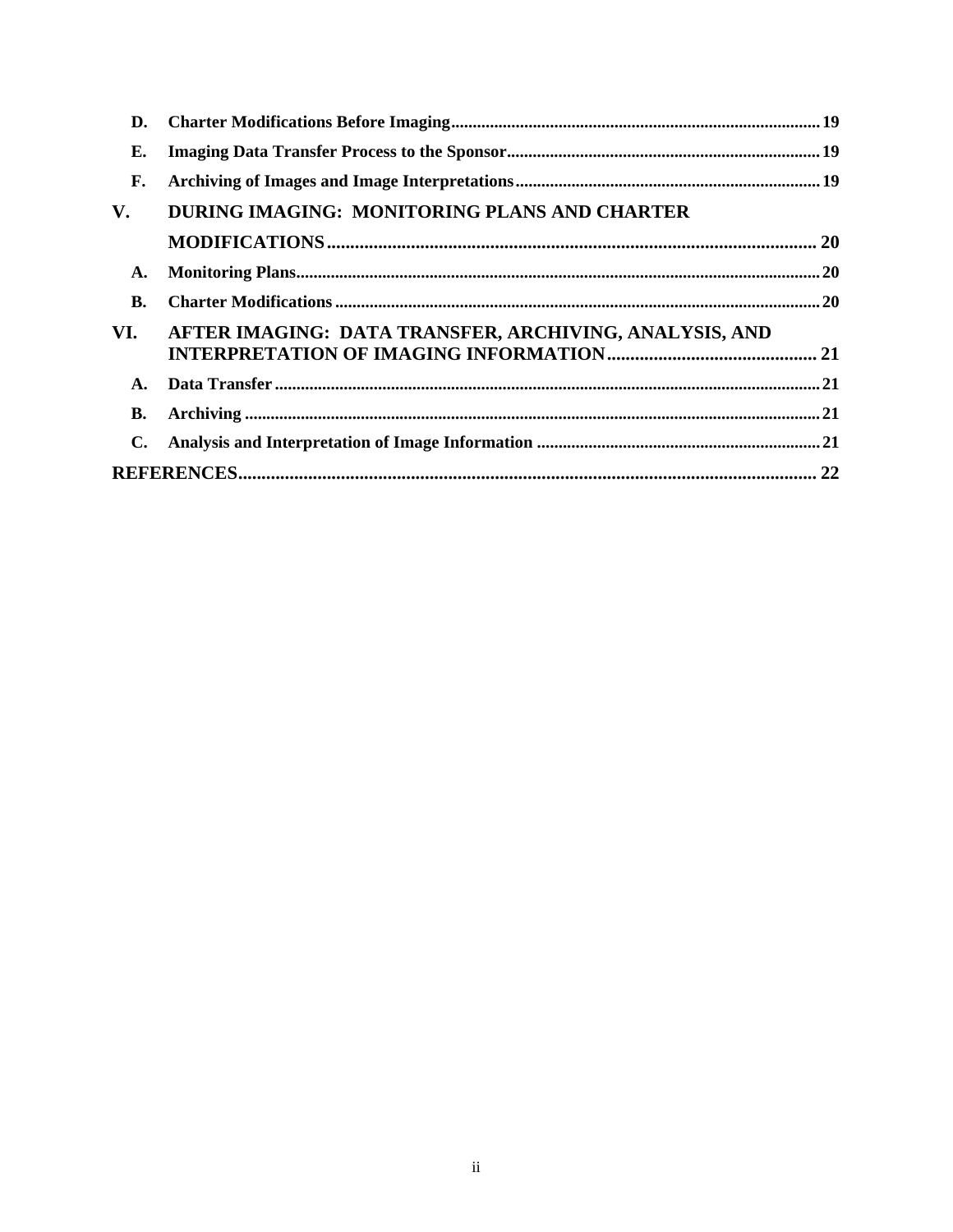*Draft — Not for Implementation* 

## <span id="page-4-0"></span>**1 Guidance for Industry** 2 **Standards for Clinical Trial Imaging Endpoints**

8 thinking on this topic. It does not create or confer any rights for or on any person and does not operate to 7 This draft guidance, when finalized, will represent the Food and Drug Administration's (FDA's) current the Food and Drug Administration's (FDA's) current to thinking on this topic. It does not create or confer any rights 9 bind FDA or the public. You can use an alternative approach if the approach satisfies the requirements of the applicable statutes and regulations. If you want to discuss an alternative approach, contact the FDA 10 the applicable statutes and regulations. If you want to discuss an alternative approach, contact the FDA 11 staff responsible for implementing this guidance. If you cannot identify the appropriate FDA staff, call 12 **the appropriate number listed on the title page of this guidance.** 

13 14

3 4 5

 $rac{6}{7}$ 

15 16

## 17 **I. INTRODUCTION**

18 19 The purpose of this guidance is to assist sponsors in the use of endpoints that depend on the 20 results of imaging tests in clinical trials of therapeutic drugs and biological products.2 This 21 guidance focuses on the imaging standards that we regard as important when imaging is used to 22 assess a primary endpoint, or an endpoint component, in a clinical trial intended to confirm a 23 drug's efficacy.<sup>3</sup> These standards can be used by sponsors to ensure that the imaging data are 24 obtained in a manner that complies with a trial's protocol, that the quality of imaging data is 25 maintained within and among clinical sites, and that there is a verifiable record of the imaging 26 process. By considering the topics highlighted within this guidance, sponsors can obtain clinical 27 trial imaging data in a manner that minimizes variability and enhances data quality and the 28 ability to detect drug treatment effects. 29

30 This guidance describes the procedures recommended for collecting and interpreting medical

31 images in efficacy trials. The guidance does not address whether or not specific measurements

32 are clinically meaningful and are acceptable for drug approval.

33

http://www.fda.gov/Drugs/GuidanceComplianceRegulatoryInformation/Guidances/default.htm.

 $\overline{a}$ and Drug Administration.<br> $2\text{ For the purposes of this.}$ <sup>1</sup> This guidance has been prepared by the Division of Medical Imaging Products in the Center for Drug Evaluation and Research (CDER) in cooperation with the Center for Biologics Evaluation and Research (CBER) at the Food

For the purposes of this guidance, all references to *drugs* include both human drugs and therapeutic biological products unless otherwise specified.

 characteristics of a confirmatory trial are described within the guidance for industry *E9 Statistical Principles for Clinical Trials*. We update guidances periodically. To make sure you have the most recent version of a guidance,  $3$  A confirmatory trial is an adequately controlled trial in which the hypotheses are stated in advance and evaluated. Most phase 3 trials are confirmatory trials that use designs intended to confirm a drug's efficacy. Additional check the FDA Drugs guidance Web page at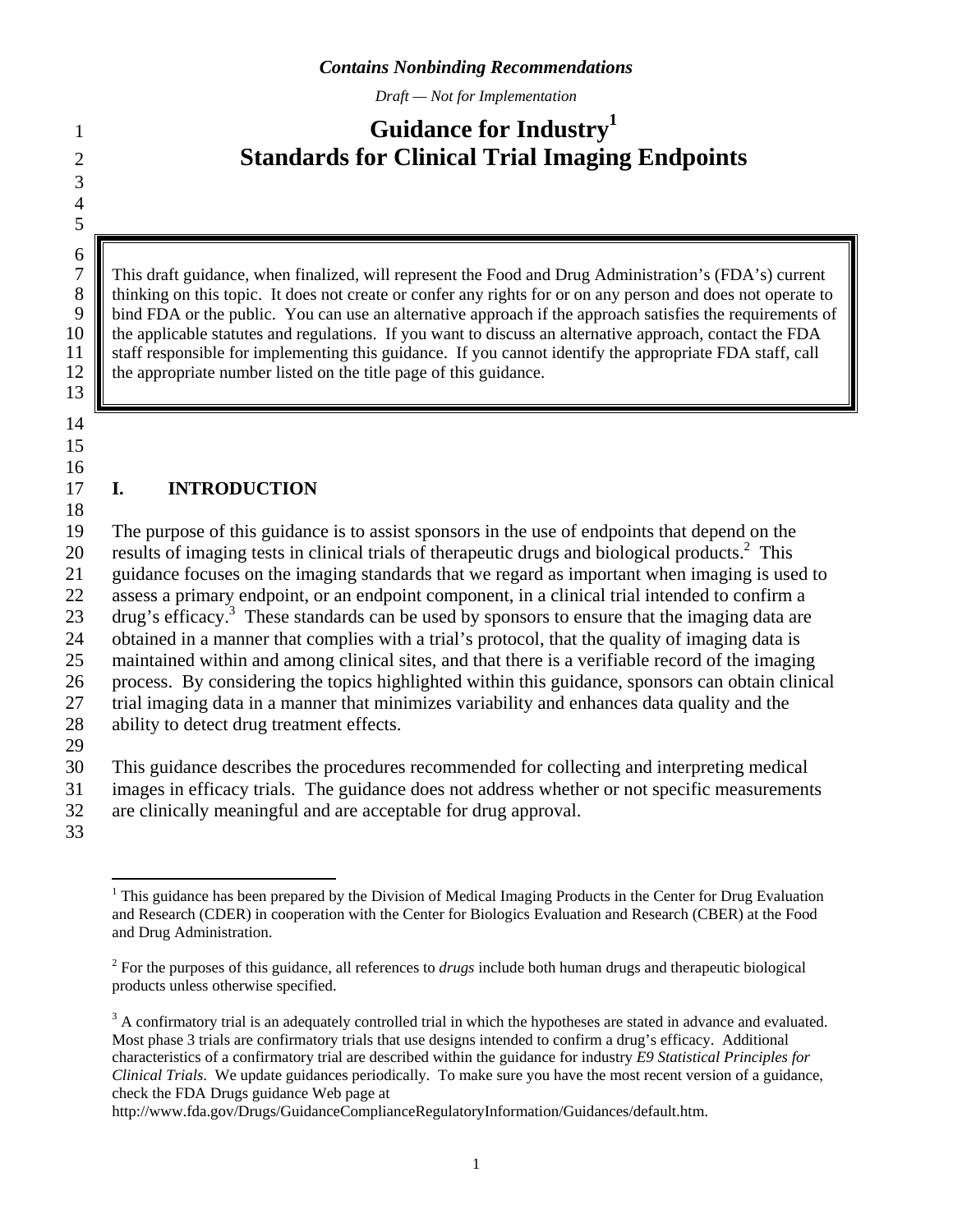#### *Draft — Not for Implementation*

- <span id="page-5-0"></span>34 Even though many of the concepts within this guidance also can be applied to clinical trials of
- 35 diagnostic products and devices, those clinical trials often involve more technical considerations.
- 36 We encourage sponsors to consult guidances directed toward those types of products. For
- 37 considerations involving development of imaging drugs, see the guidance for industry
- 38 *Developing Medical Imaging Drug and Biological Products (Parts 1, 2, and 3).*
- 39
- 40 As part of the reauthorization of the Prescription Drug User Fee Act (PDUFA 4), we committed
- 41 to certain performance goals (see letters from the Secretary of Health and Human Services to the
- 42 Chairman of the Committee on Health, Education, Labor, and Pensions of the Senate and the
- 43 Chairman of the Committee on Energy and Commerce of the House of Representatives, as set 44 forth in the Congressional Record).<sup>4</sup> This draft guidance addresses one of these goals with the
- 45 creation of a guidance document that addresses the "imaging standards for use as an endpoint in
- 46 clinical trials." Although this guidance addresses imaging standards, it does not address the use
- 47 of any specific imaging endpoints nor does it address a process of qualification of imaging
- 48 biomarkers for use in clinical drug development. For issues that may be relevant to such a
- 49 process, see the draft guidance for industry *Qualification Process for Drug Development Tools*. 5
- 50

51 FDA's guidance documents, including this guidance, do not establish legally enforceable

52 responsibilities. Instead, guidances describe the Agency's current thinking on a topic and should

53 be viewed only as recommendations, unless specific regulatory or statutory requirements are

- 54 cited. The use of the word *should* in Agency guidances means that something is suggested or 55 recommended, but not required.
- 56 57

## 58 **II. BACKGROUND**

59

60 Imaging has long been used in therapeutic drug development, particularly in the early phases of 61 drug development (e.g., phase 1 and phase 2 trials). More recently, imaging studies have been 62 proposed for use in phase 3 trials, often as a component of the primary or secondary endpoints.

- 63
- 64 Imaging most commonly provides an assessment of human anatomy and/or physiology in the
- 65 form of a pictorial assessment. If the clinical implications are not understood, simply generating
- 66 an image may not confer benefit to a patient, and an outcome dependent on the interpretation of
- 67 an imaging test may not be accepted by the Food and Drug Administration (FDA) as an
- 68 appropriate endpoint for showing efficacy in a clinical trial. We addressed the evidentiary
- 69 standards for imaging products in Parts 2 and 3 of the guidance for industry *Developing Medical*
- 70 *Imaging Drug and Biological Products (Parts 1, 2, and 3)*. As stated in that guidance,
- 71 acceptable indications for medical imaging agents include the following categories: structure
- 72 delineation, disease or pathology detection or assessment; functional, physiological, or
- 73 biochemical assessment; and diagnostic or therapeutic patient management.

http://www.fda.gov/Drugs/GuidanceComplianceRegulatoryInformation/Guidances/default.htm.

 $\overline{a}$ <sup>4</sup> See Section A: PDUFA Reauthorization Performance Goals and Procedures Fiscal Years 2008 Through 2012 (http://www.fda.gov/ForIndustry/UserFees/PrescriptionDrugUserFee/ucm119243.htm).

<sup>&</sup>lt;sup>5</sup> When final, this guidance will represent the FDA's current thinking on this topic. For the most recent version of a guidance, check the FDA Drugs guidance Web page at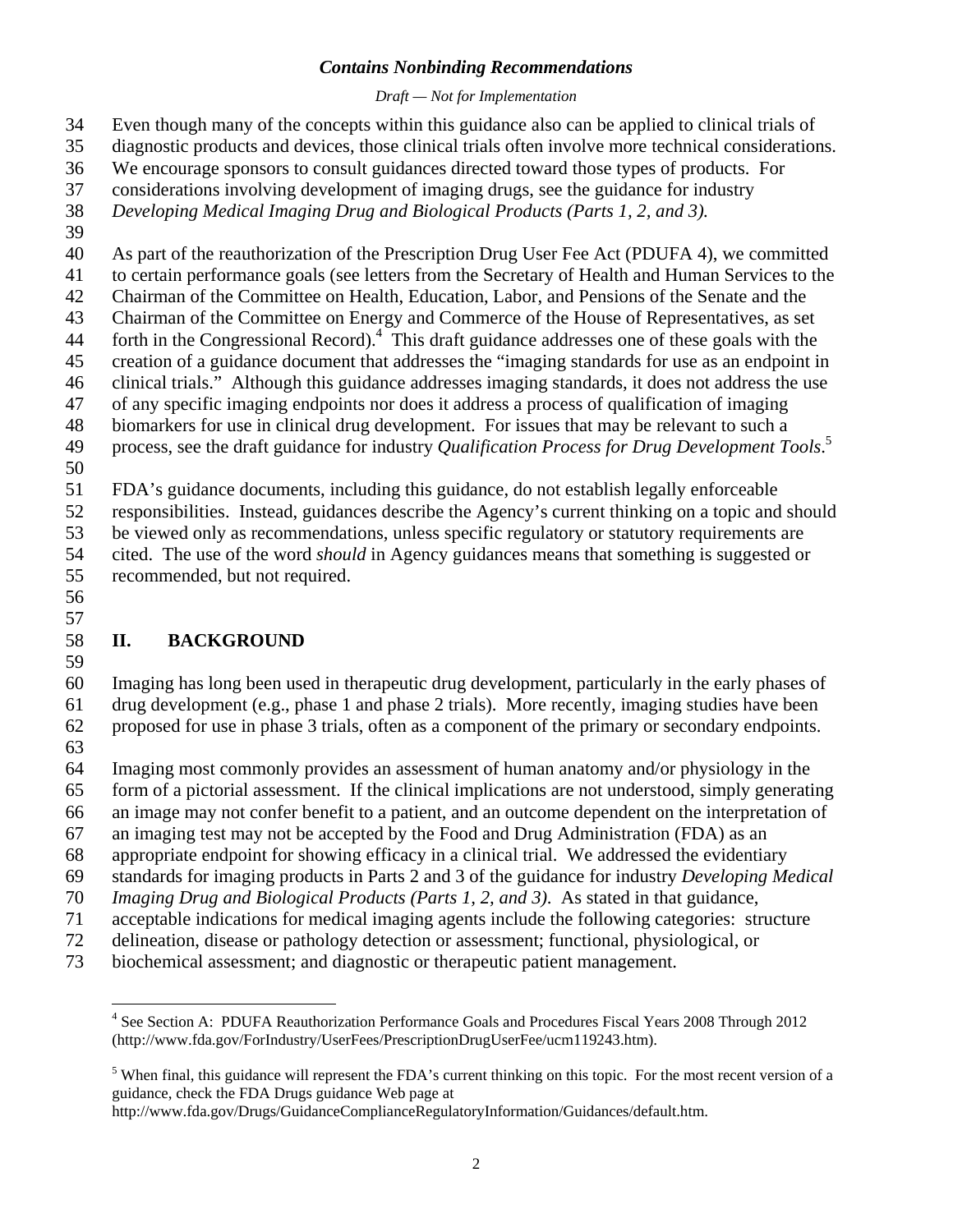*Draft — Not for Implementation* 

74

75 In this guidance, we address the imaging standards for obtaining and interpreting medical images 76 used to measure efficacy endpoints in confirmatory clinical trials. To illustrate the procedures 77 applicable to imaging in a confirmatory clinical trial, we can divide imaging acquisition and 78 interpretation standards into either a *medical practice* standard or a *clinical trial* standard, as 79 follows:

80

96 reliable.<sup>6</sup> 81 • **Medical practice imaging standard.** For a medical practice imaging standard, the 82 imaging acquisition and interpretation methods used in a clinical trial do not exceed those 83 used in medical practice. For example, the imaging data incorporated into the clinical 84 trial's final database may rely solely upon an investigator's response to a question about 85 the report of a cardiac ejection fraction. This ejection fraction could be determined by 86 any available medical practice method, depending upon the protocol's expectations (e.g., 87 routine echocardiography or radionuclide imaging). Similarly, an adverse event report 88 that cites a computed tomography finding of an intracranial hemorrhage is generally 89 recognized as based upon the imaging standards typically used in the practice of 90 medicine (i.e., a medical practice standard). A medical practice standard may prove 91 useful for eligibility determination as well as safety monitoring and exploratory endpoint 92 assessments in a confirmatory clinical trial. Sponsors are required to provide justification 93 for the use of a medical practice standard when the imaging data form a component of a 94 confirmatory trial's primary endpoint. The objective is to provide adequate assurance 95 that the imaging methods for the assessment of the endpoint are well-defined and

97

98 • **Clinical trial imaging standard.** With a clinical trial standard for image acquisition and 99 interpretation, sponsors should address the features highlighted within the subsequent 100 sections of this guidance. These features, including various aspects of data 101 standardization, exceed those typically used in medical practice. A trial standard for 102 image acquisition and interpretation is particularly important when an imaging outcome 103 defines a primary endpoint in a phase 3 trial or when important quantitative outcomes are 104 obtained from images. A clinical trial standard enhances the ability to detect a drug 105 effect because of a reduction in the variability of the imaging data, and it also enhances 106 the ability to verify data integrity. 107

108 In the following sections, we outline the topics sponsors should address when imaging is used 109 within a clinical trial's primary endpoint to assess a drug's therapeutic efficacy. We emphasize 110 here the nature of the processes that should be standardized. We further recommend that 111 sponsors, in their materials being submitted for discussions with review divisions, describe 112 specific technical aspects in great detail.

- 113
- 114

<sup>&</sup>lt;u>.</u>  $6$  See 21 CFR 314.126(b)(6).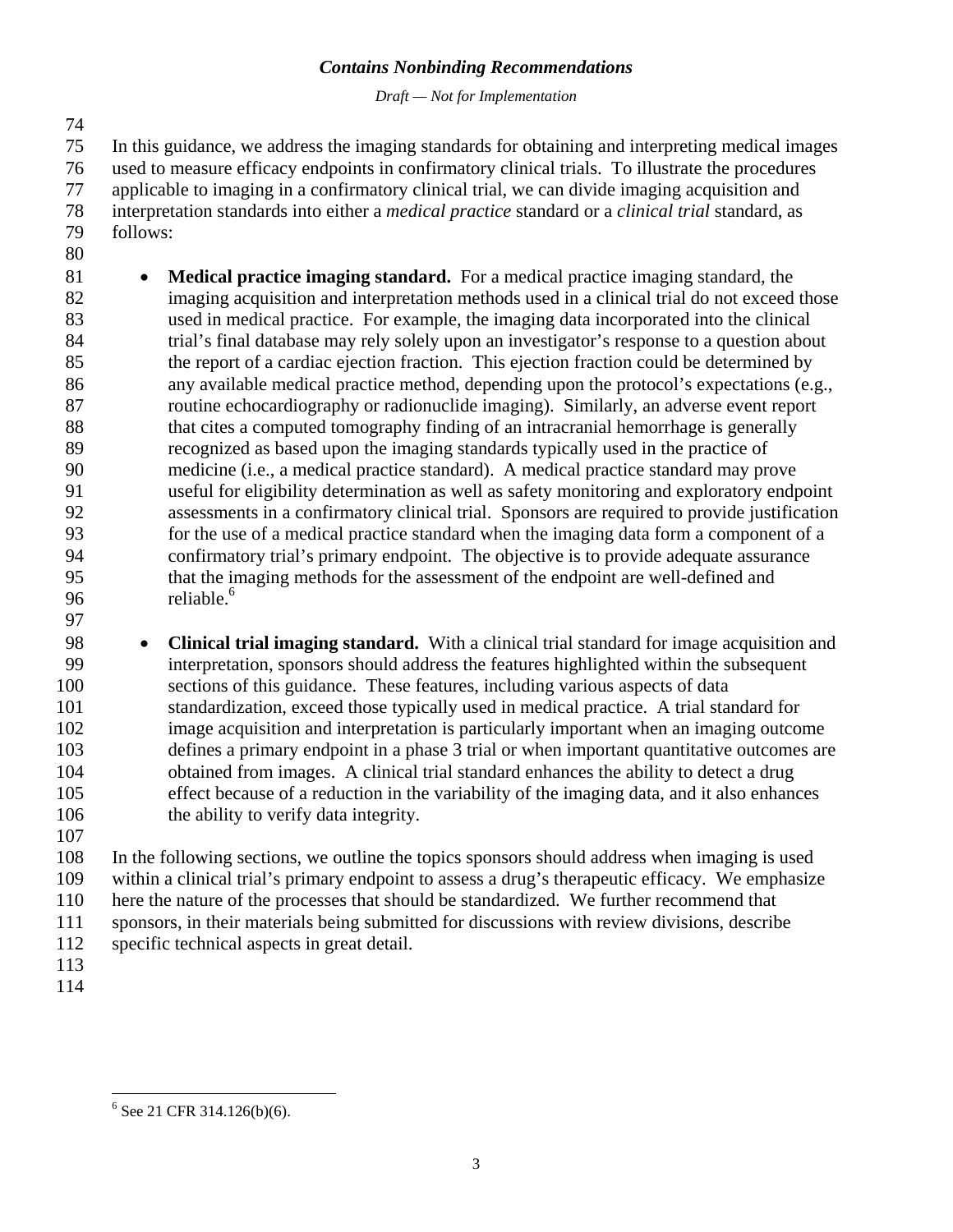*Draft — Not for Implementation* 

#### <span id="page-7-0"></span>115 **III. INITIAL CONSIDERATIONS**

116

117 Logistical and technical factors may limit the ability to use imaging in a confirmatory clinical 118 trial, regardless of whether the trial relies upon a medical practice standard or a clinical trial 119 standard for imaging acquisition and interpretation. The use of imaging within clinical trials 120 may be limited by the availability of imaging technology. Some clinical sites may lack the 121 resources to support a trial's imaging expectations. Similarly, the frequency of imaging and the 122 distance to a qualified imaging facility may preclude or limit a patient's participation in a clinical 123 trial. These factors may discourage the use of imaging in a clinical trial or limit the role of 124 imaging within the trial. Nevertheless, imaging data may provide particularly persuasive 125 evidence of a drug's bioactivity and also demonstrate a mechanism to help monitor drug effects 126 in clinical practice. The following questions illustrate some of the factors a sponsor may wish to 127 consider before proposing the use of imaging in a confirmatory clinical trial.

128

130

#### 129 **A. Why Use Imaging in a Confirmatory Trial?**

131 Imaging may assist in the assessment of efficacy and safety as well as patient eligibility. The 132 value of an imaging-based efficacy endpoint is dependent upon the investigational drug's 133 proposed benefit, the nature of the underlying clinical condition, and the precedents for use of 134 imaging in the specific drug development therapeutic area, as well as unique trial design features.

135 Sponsors should consult with individual review divisions when considering the use of imaging to

- 136 measure an important endpoint in a confirmatory clinical trial.
- 137

138 We anticipate that a medical practice standard for image acquisition and interpretation will prove 139 sufficient for many clinical trial eligibility and safety assessments. However, in some situations, 140 even if the use of imaging does not involve assessment of efficacy, the use of a clinical trial 141 standard should be considered. For example, a clinical trial standard for image acquisition and 142 interpretation would probably apply to the eligibility criteria for a clinical trial of a drug to be 143 used solely among patients with certain quantitative nuclear imaging features of metastatic 144 disease. In this case, detailed imaging methods may be needed to ensure that all patients meet 145 the quantitative imaging expectations for enrollment. Indeed, clinical use of the drug might 146 ultimately require the use of the specialized imaging technology.

- 147
- 

## 148 **B. Are Imaging Standards Important?**

 155 clinical trial. 156 149 150 The use of imaging within a clinical trial necessitates some form of standardization. For many 151 trials, a medical practice imaging standard alone is sufficient such that no imaging methods 152 (beyond those typically used in medical practice) need to be described in the clinical protocol or 153 supportive trial documents. The importance of the imaging-based eligibility criteria or outcome 154 is the key consideration in determining the extent of imaging standardization needed for a

- 
- 158

#### 157 **C. Is Centralized Image Interpretation Important?**

159 The need for a centralized (*core*) image interpretation process is contingent upon the role of 160 imaging within the trial. In situations where image interpretation results in measurements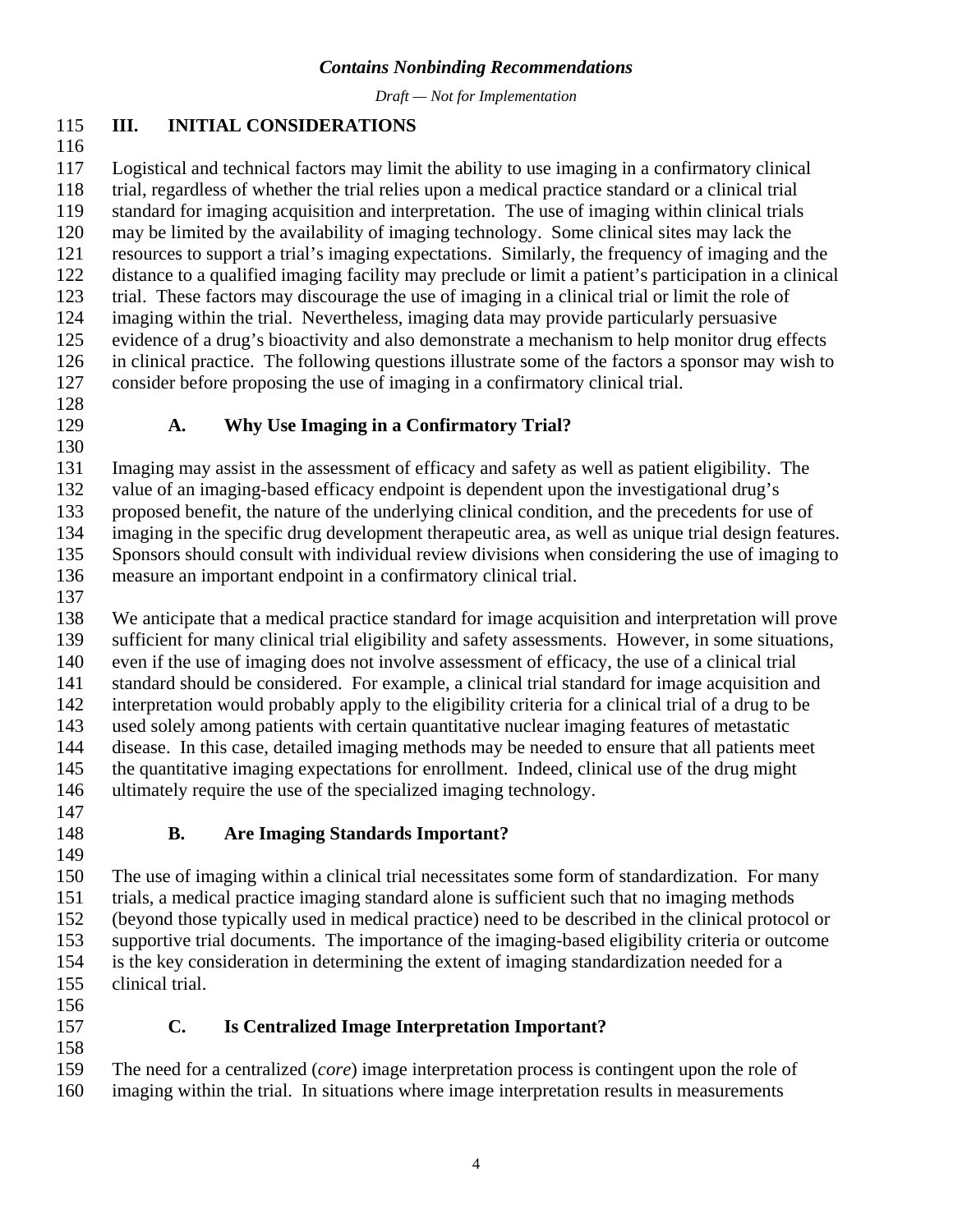#### *Draft — Not for Implementation*

<span id="page-8-0"></span>161 representing important components of trial eligibility determination or safety or efficacy

- 162 endpoints, and these measurements are vulnerable to considerable variability among clinical
- 163 sites, a centralized image interpretation process is needed. A centralized image interpretation
- 164 process also is critical to controlling bias in open label trials. In general, compared to a site-
- 165 based image interpretation, the centralized process can better provide verifiable and uniform 166 reader training as well as ongoing management of reader performance, ensuring that the process
- 167 is accurate and that bias and variability are minimized.
- 168

169 There are, however, situations where a site-based image interpretation might provide sufficient

170 assessment of the images, even when these data define the trial's primary endpoint. For 171 example, a site-based image interpretation may be reasonable in a randomized, double-blinded

172 clinical trial of an investigational therapeutic drug where the imaging technology is widely

173 available, the image is easily assessed by a clinical radiologist, and the investigational drug has

174 shown little or no evidence of unblinding effects.<sup>7</sup> In this situation, the use of randomization and 175 blinding controls bias in image interpretation.

- 176
- 

## 177 **D. Should Image Interpretation Be Blinded to Clinical Data?**

178

179 The extent of blinding of readers depends upon the role of imaging in the clinical trial. Blinding 180 is of little importance for images used to determine clinical trial eligibility in a controlled trial,

181 because randomization follows this determination. However, in single-arm trials even image-

182 based eligibility should be blinded to clinical data because unanticipated factors may

183 inadvertently bias image interpretations and select patients who are not representative of the

184 desired patient population.

185

186 In some situations, image interpretations should be performed with no knowledge of clinical 187 data, including date of the image acquisition or knowledge of prior imaging observations. In

188 other situations, a primary endpoint may require integration of clinical data into an image 189 interpretation (Sargent, Rubinstein, et al. 2009). This determination requires a solid knowledge 190 of the underlying clinical condition and the precedent for the use of imaging within a primary

191 endpoint, as well as multiple logistical considerations, but it is critical that the image 192 interpretation can be blinded to knowledge of treatment.

- 193
- 

## 194 **E. How Often Should Imaging Evaluations Be Performed?**

195 196 The timing of imaging evaluations depends upon the role and nature of the primary endpoint, the 197 feasibility of the imaging schedule, and overall trial design features, including the potential for 198 unscheduled (*off-protocol*) imaging and the potential effect of missing data upon the primary 199 endpoint. For a primary endpoint that uses a time-to-event analytical approach, imaging 200 evaluations should be performed at baseline and at sufficient frequency to provide a reasonably 201 precise measure of the time to the expected clinical event. For example, imaging evaluations 202 performed as infrequently as every 6 months may prove sufficient to assess progression-free 203 survival among patients with a cancer known to have a slow progression and prolonged survival. 204 However, in certain situations, relatively long intervals between scheduled imaging evaluations

 $\overline{a}$ 7 See the guidance for industry *Clinical Trial Endpoints for the Approval of Cancer Drugs and Biologics*.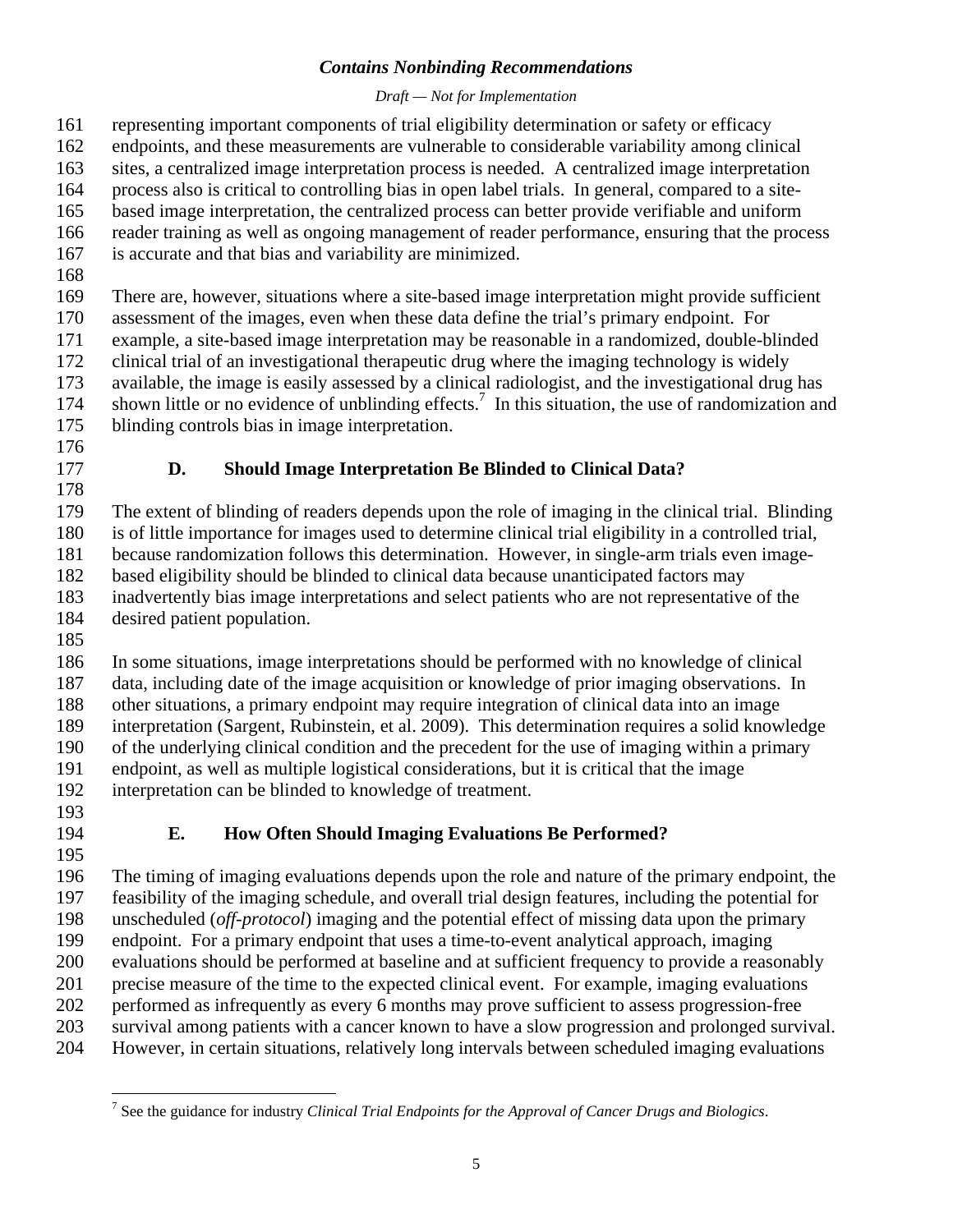#### *Draft — Not for Implementation*

<span id="page-9-0"></span>205 might predispose the trial to bias if unscheduled imaging evaluations occur earlier in one of the 206 treatment arms, potentially resulting in earlier disease detection (Amit, Bushnell, et al. 2010). 207 208 **F. How Quickly Should Images Be Interpreted?**  209 210 In clinical practice, images are typically interpreted on-site within minutes to several hours 211 following acquisition for the purpose of clinical management. In a clinical trial, this *turnaround*  212 *time* by a central image interpretation facility may prove impractical or inappropriate for the 213 design. 214 215 The rapidity of image interpretation in a trial varies with the role of imaging in the trial. For 216 example, when specialized, quantitative imaging is important for eligibility determination, a 217 rapid turnaround time in image interpretation from a centralized image interpretation facility 218 would be important for ensuring adequate enrollment. Inability to complete this turnaround on 219 time may make the trial unfeasible. 220 221 Less urgency may accompany the turnaround time for image interpretation of efficacy endpoints, 222 although these images too may need prompt evaluation by a centralized facility in certain trial 223 designs. For example, the determination of cancer *progression* by a centralized image 224 interpretation facility may be required to verify the appropriateness of initiation of a new therapy 225 or cross-over administration of the investigational anti-neoplastic drug. Similarly, interim trial 226 efficacy analyses that rely upon centralized image interpretations may necessitate a rapid 227 turnaround in image interpretation. 228 229 **G. What Procedures Should Be Standardized if Imaging Is an Important Aspect**  230 **of a Clinical Trial Endpoint?**  231 232 The procedures that should be standardized are determined by the role of imaging in the clinical

233 trial. Therefore, no single set of detailed standards is readily applicable to clinical trials that 234 differ in design and imaging objectives.

235 236

## 237 **IV. BEFORE IMAGING: DEVELOPING A CHARTER**

238

239 Sponsors should generally develop a document that provides a comprehensive, detailed 240 description of the clinical trial imaging methodology if a trial standard for image acquisition and 241 interpretation applies to the imaging data. We suggest sponsors refer to this document as an 242 *imaging charter* and develop the document with the close vetting typically applied to the main 243 components of a clinical protocol. Indeed, sponsors should generally regard the imaging charter 244 as an integral component of the protocol, much as a statistical analysis plan is often developed as 245 a component of a clinical protocol. The imaging charter can be attached to a clinical protocol as 246 an appendix or developed as a section within the clinical protocol. For FDA review, we 247 encourage submission of the charter simultaneously with a complete clinical protocol, including 248 the final statistical analysis plan and any important supportive documents. 249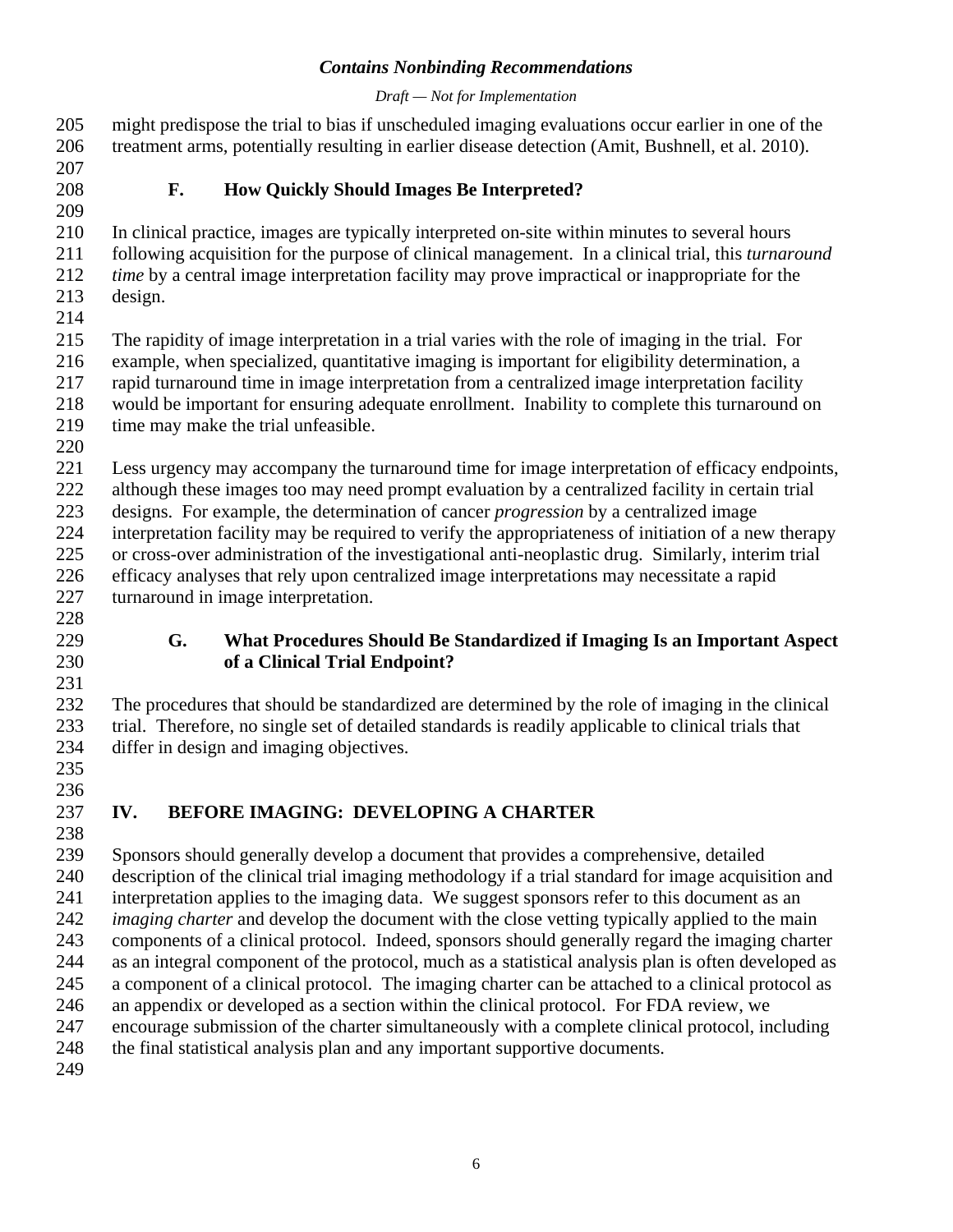#### *Draft — Not for Implementation*

<span id="page-10-0"></span>250 When imaging forms an important part of a clinical trial, we also encourage sponsors to discuss

251 the imaging charter expectations at an end-of-phase 2 meeting. At this meeting, the sponsor can

- 252 request advice on the development of an imaging charter and its role in a special protocol 253 assessment submission.
- 254

255 Listed below are the suggested headings and subheadings for the elements within an imaging

256 charter. Some of these elements may not apply to a particular clinical trial, while others may

257 need considerable expansion to sufficiently describe the imaging methods. We encourage

258 sponsors to list each of the elements within the imaging charter and elaborate upon the methods

259 that address the element or briefly describe why the element does not apply to the trial.

260 Compliance with the imaging charter can form an important aspect of the trial conduct 261 verification process as well as the data quality assessment following completion of the trial.

262

263 Imaging technology rapidly evolves, can be highly technical, and varies markedly from

264 measurement to measurement. For example, the technical specifications for obtaining

265 reproducible echocardiographic measures of cardiac function profoundly differ from the methods

266 essential to intercenter standardization of F18 fludeoxyglucose standard uptake value measures

267 (Shankar, Hoffman, et al. 2006; Douglas, DeCara, et al. 2009). Imaging professional societies 268 have developed or are developing publications that detail modality-specific standards and we 269 encourage sponsors to become familiar with these documents when developing an imaging 270 charter (Frank 2008; Boellaard, Oyen, et al. 2008). The complexity of technical standardization 271 may preclude or markedly limit the use of imaging in a multicenter clinical trial even though the 272 imaging methods have well-recognized value in clinical medicine (Keen, Mease, et al. 2010).

- 273
- 

276

#### 274 **A. An Executive Summary of the Trial Design and the Role of Imaging in the**  275 **Trial**

277 Sponsors should summarize the role of imaging within the clinical trial and provide a detailed 278 description of the imaging database variables (*deliverables*) to be incorporated into the analysis 279 of the primary endpoint. Sponsors should describe how important trial design features may 280 affect the proposed imaging database variables (e.g., procedures to minimize missing data, and to 281 handle missing data in the analysis plan and plans for the use of off-protocol images). 282

283 Sponsors should provide an overview of the major aspects of the image acquisition,

284 interpretation, and reader-defined deliverables to the sponsor. Presentation of a flow chart that 285 identifies the specific steps in the process can be especially useful in summarizing the flow of the 286 imaging information.

287

## 288 **B. Image Acquisition Standards**

289 290 Development of image acquisition standards involves having a broad knowledge of imaging 291 modalities, including anticipation of imaging equipment upgrades or malfunction during the 292 conduct of the clinical trial. In some situations, exploratory clinical trials may be needed to 293 identify the most important imaging technical details, including those vulnerable to technical 294 failure and charter noncompliance. For example, an explicit description of the imaging 295 acquisition time may be critical when rapid dynamic cardiac arteriography is used to assess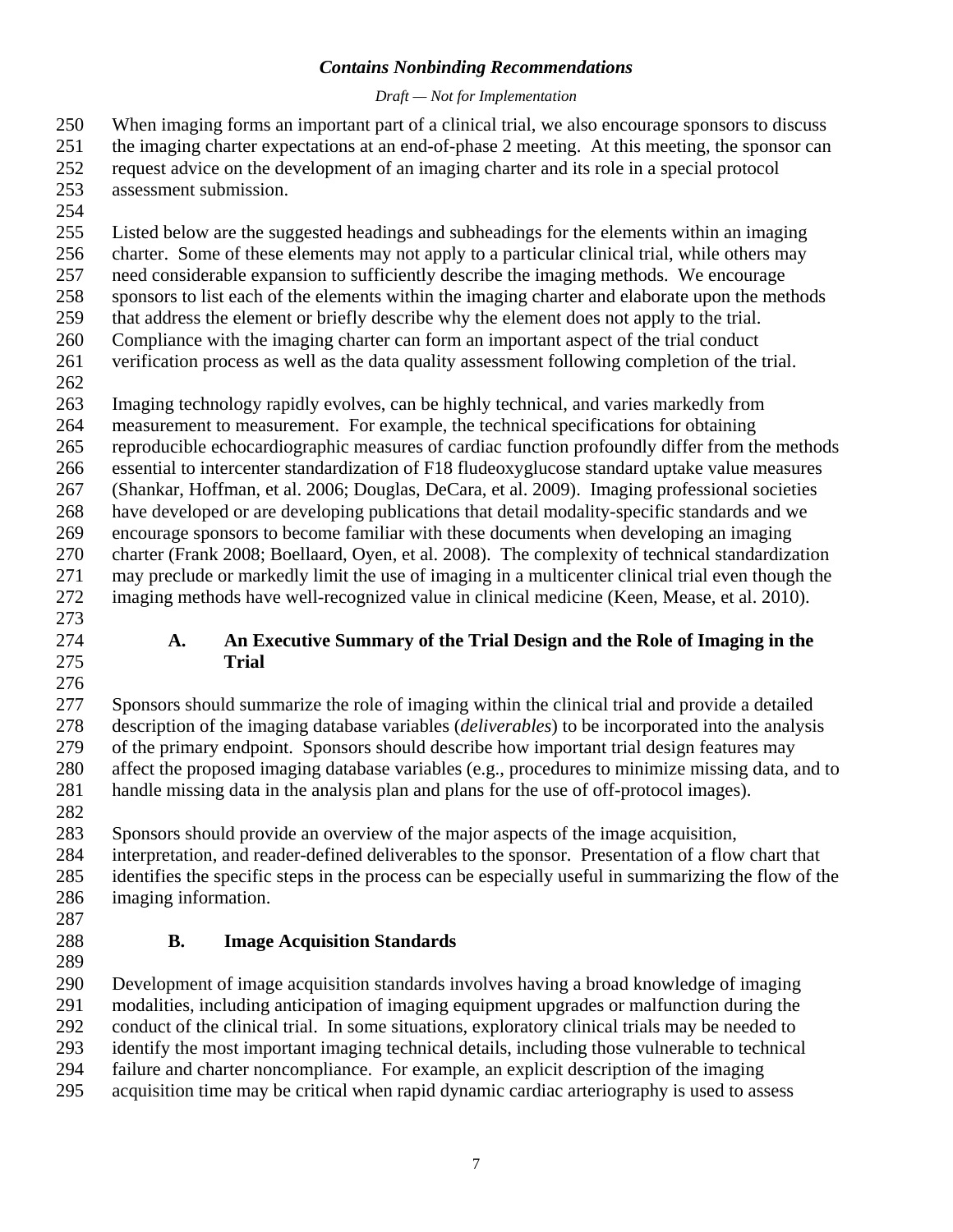#### *Draft — Not for Implementation*

<span id="page-11-0"></span>296 cardiac function; in this situation, the X-ray energy  $(kVp)$  must be standardized and appropriate 297 for imaging iodinated contrast agent within the heart. Similarly, optimization of X-ray energy is 298 essential for breast imaging because a high kVp will obscure the signal intensity differences 299 between adipose, glandular, or cancerous tissue and variations in kVp among clinical sites may 300 increase variability in the imaging endpoint. The feasibility of maintaining technical consistency 301 within and among clinical sites is particularly important when choosing and optimizing the 302 imaging modality.

303 305

304 *1. Equipment Standardization and Operation* 

306 The charter should identify the following.

307 309

308 a. Vendor-specific equipment/platforms (e.g., injectors, scanners, software)

310 The charter should identify the use of any investigational equipment. We recommend the use of 311 only FDA-approved or cleared and marketed imaging equipment. The use of investigational 312 equipment, including software, within a confirmatory clinical trial may necessitate special

313 review and qualification considerations and, in some situations, may necessitate a process for

314 obtaining FDA clearance or marketing approval of the equipment coincident with (or before)

315 marketing approval of the investigational drug.

316

317 Sponsors should specify the important imaging equipment for the trial, including the imaging 318 drug (contrast) injectors, scanners, and software. The importance of the equipment 319 specifications varies with the role of imaging in the trial and may importantly limit the number of 320 qualifying clinical sites. For example, imaging scanners may differ in technical details that can 321 influence image quality, such as image reconstruction software programs and techniques for 322 respiratory and cardiac gating, patient positioning, scan times, probe positioning, and technician-323 dependent procedures. We anticipate the need, in some situations, for detailed specification not 324 only of the acceptable vendor-specific scanners but also of the model as well as any requisite 325 upgrades to the equipment. We encourage the use of a tabular listing of the acceptable imaging 326 equipment, including the key characteristics of the acquisition, processing, and display 327 components of each scanner. Another approach could identify the physical benchmarks and 328 testing parameters that must be met by the imaging equipment in accordance with a prespecified 329 protocol for the acquired images to be used in the trial.

330

331 Most three-dimensional imaging currently requires the raw data to be processed using

332 proprietary software algorithms. Unknown, unplanned, or inadvertent software upgrades may

333 affect how images are generated. Changes in an image may be caused by these unknown

334 software changes, and be incorrectly attributed to actual clinical changes. The charter should

335 specify important software and also identify any situations when alternatives are acceptable.

336

337 Occasionally, requisite imaging equipment may become unavailable at a qualified site because of

338 equipment malfunction or unavailability of technical support. In these situations, a clinical site

339 can choose to substitute one imaging modality for another (such as magnetic resonance for

340 computed tomography). The charter should identify the situations when these changes are

341 acceptable. We anticipate that, in many situations, modalities will not prove interchangeable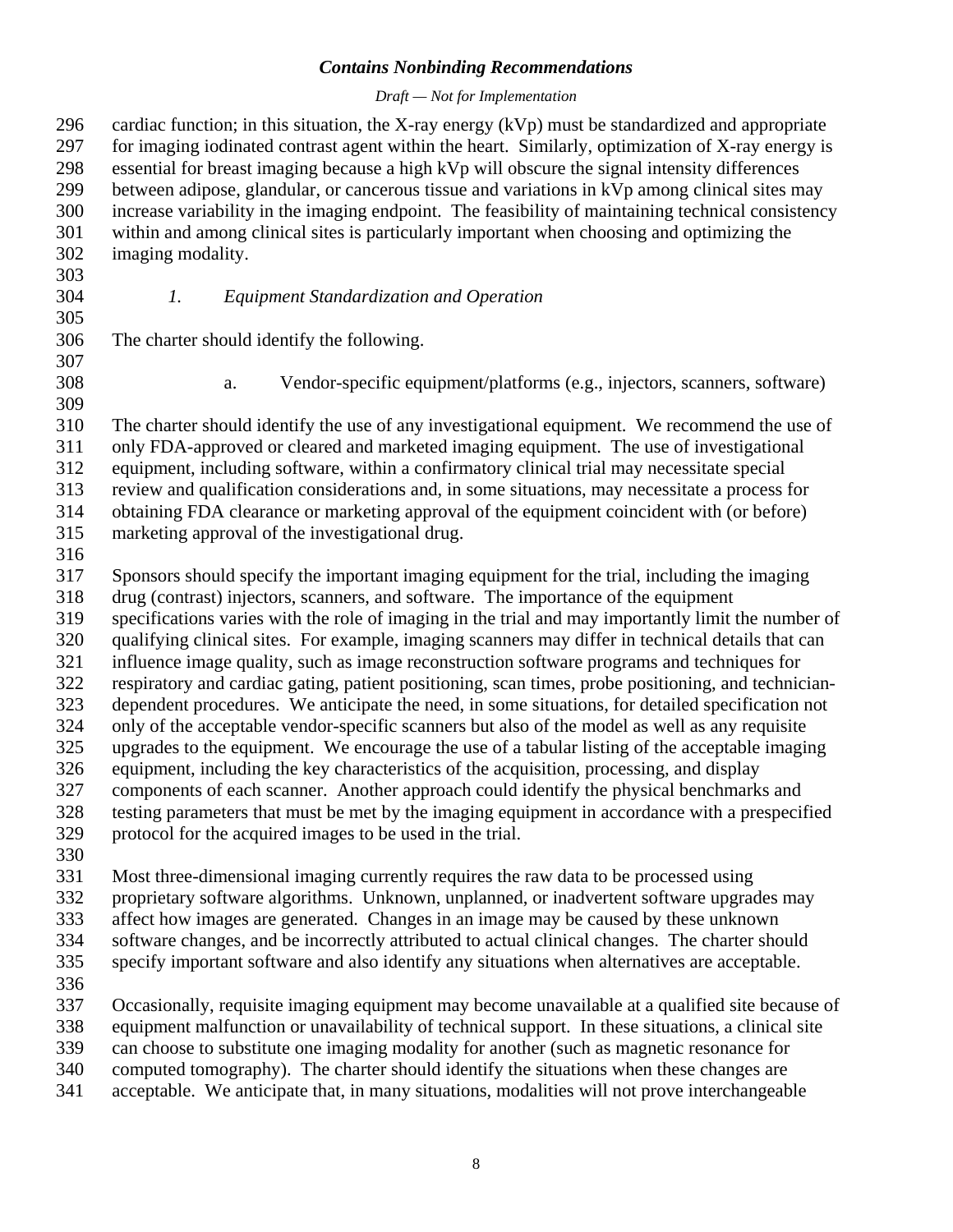#### *Draft — Not for Implementation*

<span id="page-12-0"></span>

| 342 | (such as arteriography for ultrasound) when the endpoint assessment involves a quantitative          |
|-----|------------------------------------------------------------------------------------------------------|
| 343 | imaging measurement. Indeed, ad hoc, unplanned interchange of modalities (including                  |
| 344 | substitution of film for digitized imaging data) may compromise the objectives of a trial.           |
| 345 |                                                                                                      |
| 346 | b.<br>Equipment technical settings to be used at each site                                           |
| 347 |                                                                                                      |
| 348 | The charter should state the technical settings for image acquisition for each type of important     |
| 349 | imaging equipment and identify any acceptable deviations from these settings. We encourage           |
| 350 | sponsors to identify these settings based upon the findings from exploratory clinical trials or      |
| 351 | other trials that attempted to standardize the technology among multiple clinical sites. Details     |
| 352 | critical to quantitative imaging, such as tomographic slice thickness, pulse sequence, and contrast  |
| 353 | agent injection time (especially for dynamic imaging), may importantly require specification.        |
| 354 |                                                                                                      |
| 355 | The role of site imaging technicians in equipment operation, including<br>$\mathbf{c}$ .             |
| 356 | identification of faulty or unacceptable images and the need to repeat                               |
| 357 | imaging                                                                                              |
| 358 |                                                                                                      |
| 359 | The charter should describe the role of the imaging technician in the image acquisition process,     |
| 360 | including the minimum qualifications and the role of the technician, if any, in the initial          |
| 361 | assessment of image quality. Situations should be identified when repeat imaging is critical         |
| 362 | because of technical failure. In some situations, such as ultrasound imaging, detailed procedures    |
| 363 | should describe the technician's role in manipulation of the imaging probe and opportunity to        |
| 364 | deviate from these minimum expectations. Depending upon the imaging modality and the                 |
| 365 | technical demands, the charter may need to describe a technician training process that will help     |
| 366 | ensure consistency in image acquisition.                                                             |
| 367 |                                                                                                      |
| 368 | d.<br>Phantoms to be used for site qualification and image quality monitoring                        |
| 369 |                                                                                                      |
| 370 | We regard the use of phantoms (i.e., prespecified objects for scanning) as a critical part of site   |
| 371 | qualification and image quality monitoring during the conduct of a clinical trial. Phantoms can      |
| 372 | simulate a variety of conditions and have been developed for a range of imaging modalities (e.g.,    |
| 373 | magnetic resonance, nuclear medicine, radiography). The choice of the specific phantom type          |
| 374 | depends upon the imaging objectives as well as the specific imaging modality. In general, we do      |
| 375 | not regard equipment specifications and image acquisition details as a sufficient substitute for the |
| 376 | use of a phantom. Standardization of image acquisition using imaging and dosimetry phantoms          |
| 377 | will likely enhance the consistent performance of the imaging equipment during the course of the     |
| 378 | trial.                                                                                               |
| 379 |                                                                                                      |
| 380 | Patient preparation, positioning, and comfort measures<br>e.                                         |
| 381 |                                                                                                      |
| 382 | Many imaging modalities require specific patient preparation (e.g., fasting or special dietary       |
| 383 | limitations), positioning (e.g., supine, right lateral decubitus), preparation (e.g., removal of     |
| 384 | jewelry and eyeglasses), and comfort measures (e.g., ear plugs or sedation). These common            |
| 385 | aspects of imaging may vary markedly among clinical sites. Allowing significant site-to-site         |
| 386 | variations in patient preparation can result in unacceptable levels of image data variability.       |
| 207 | Detient agreemetics wight also be begad on potient angelfie fectors, web as easy                     |

387 Patient preparation might also be based on patient-specific factors, such as age, weight, and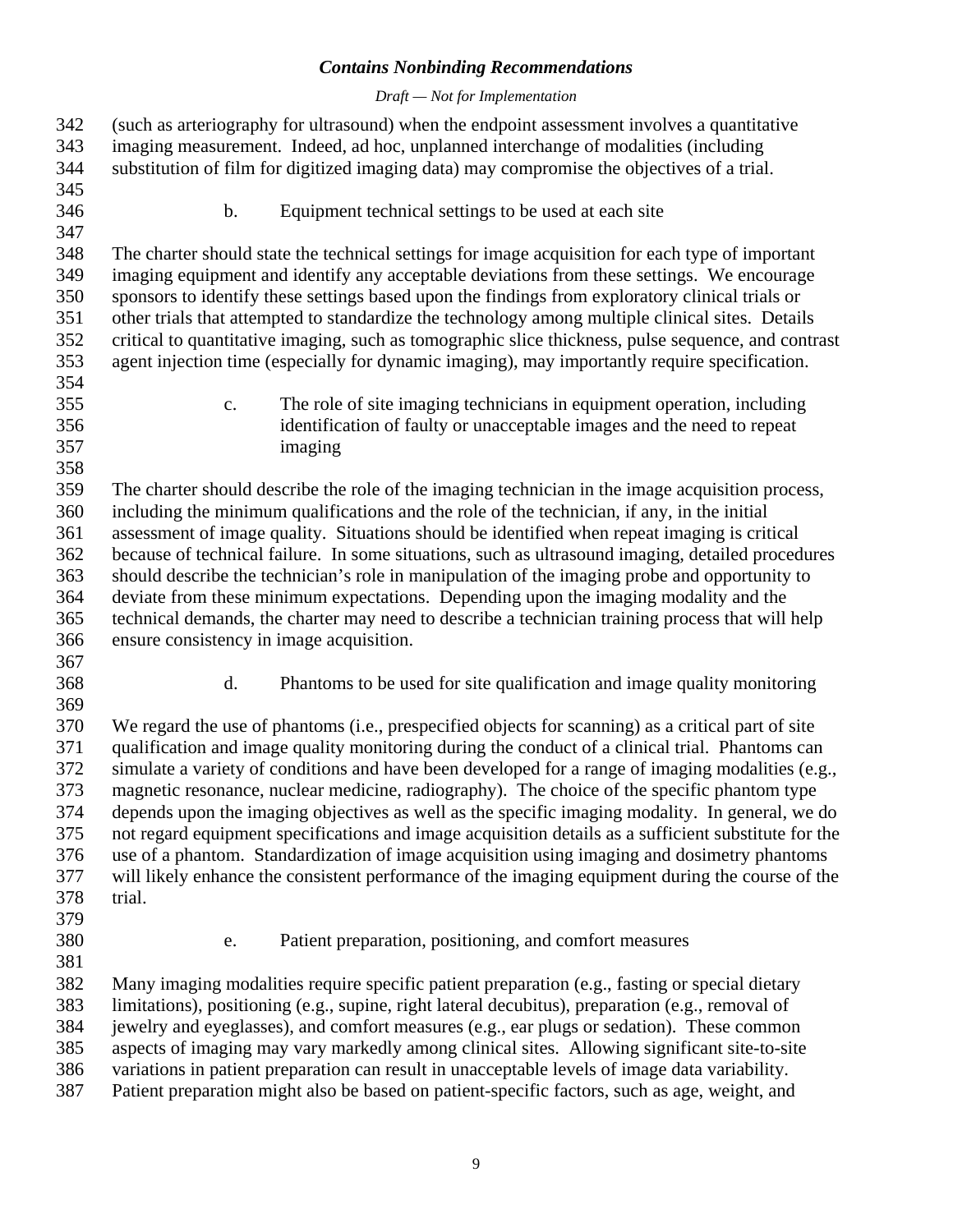#### *Draft — Not for Implementation*

<span id="page-13-0"></span>388 physical condition; the importance of standardization of these aspects may widely vary. For 389 example, a trial conducted among pediatric patients may necessitate some form of sedation and 390 description of the acceptable sedatives (including doses, route of administration, and potential for 391 repeat dosing) may prove essential to quality imaging as well as the avoidance of missing 392 images. 393 394 f. The date and time for imaging and alternatives 395 396 The charter should identify the planned dates and, if necessary, the times for imaging. In some 397 situations, patients may need to be imaged at a specific time of day or night or following the 398 development of certain clinical features (such as pain in a joint). The charter should describe 399 these expectations and also identify the date and time windows that represent acceptable 400 alternatives to the planned imaging evaluations. 401 402 g. Handling of off-protocol images 403 404 Patients in a clinical trial lasting many months are likely to undergo imaging examinations in 405 addition to the ones intended to assess the response to therapy or to detect disease progression. 406 The charter should specify the handling of these off-protocol images. In some situations, the off-407 protocol images are essential for inclusion within a trial's imaging database (e.g., liver computed 408 tomographic images obtained in response to patient signs or symptoms that develop during a trial 409 of an antineoplastic drug), whereas other situations may justify exclusion of these images from a 410 trial's imaging database (e.g., hand radiographs obtained following a motor vehicle accident for a 411 patient enrolled in a trial that assesses ultrasound peripheral artery intimal thickness). 412 413 h. Imaging risks 414 415 Imaging may involve many important risks to patients, such as exposure to radiation and contrast 416 agents. The charter should describe these risks and specifically identify the radiation dose to be 417 administered during imaging as well as the risks associated with administration of imaging 418 drugs. Additional risks may relate to noise exposure, thermal energy, or magnetic fields. The 419 charter should briefly describe the extent to which these risks are to be described in the trial 420 consent process. 421 422 Occasionally, imaging detects incidental findings that are important for further clinical 423 evaluation. Some of these findings may represent false signals of disease and expose patients to 424 invasive evaluations that would have otherwise been avoided. Some of these findings may also 425 provide the first important signals of a clinically important condition. The charter should 426 identify the process for handling these situations, including the areas to be highlighted within the 427 trial consent process. In general, we anticipate that all incidental imaging findings that may have 428 clinical consequences will be reported to the patient and the patient's physician. 429 430 i. Site qualification process 431 432 The charter should describe the process used to qualify clinical sites for trial participation, 433 specifically describing the tests to be performed to verify equipment performance, technical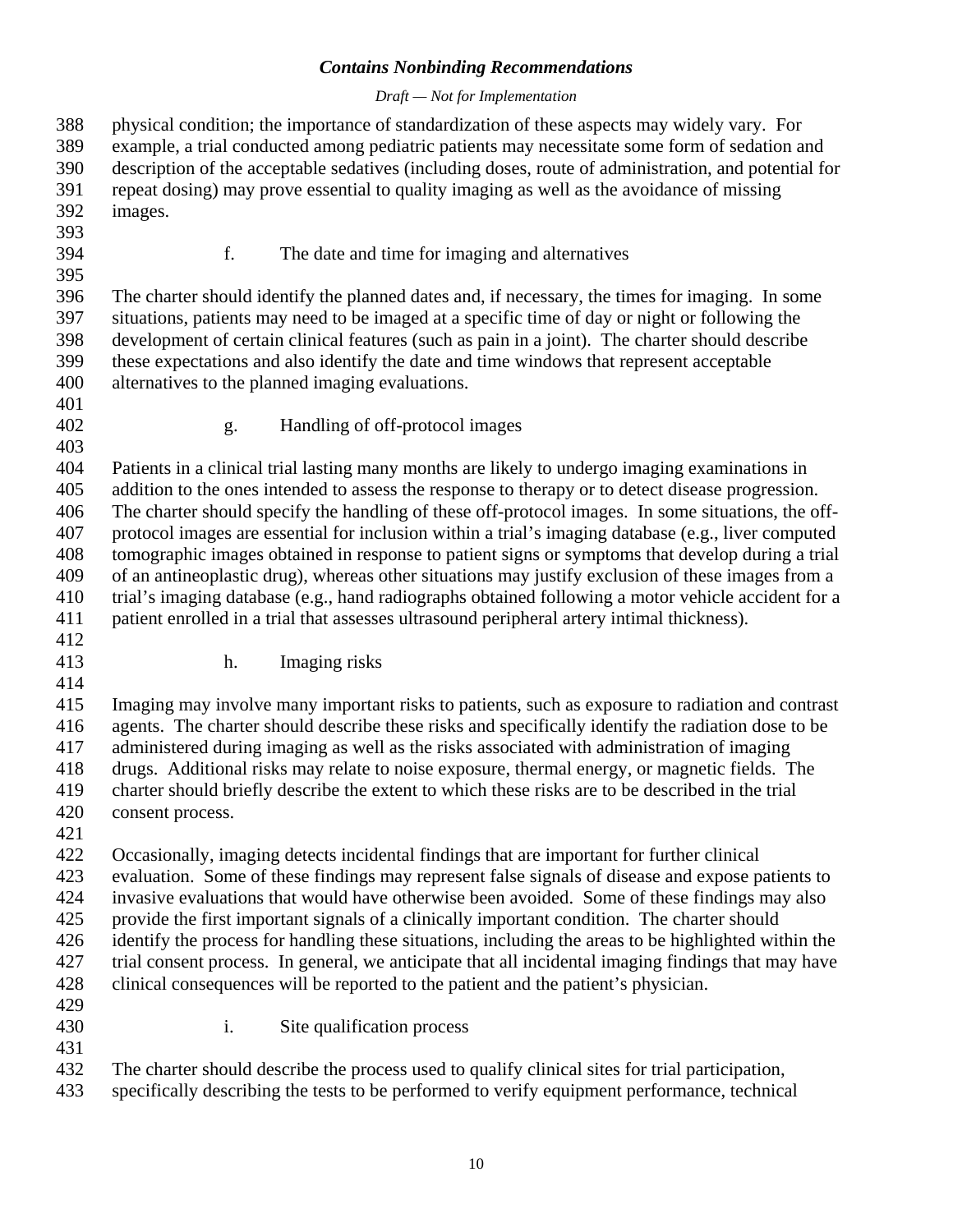#### *Draft — Not for Implementation*

<span id="page-14-0"></span>

| 434 | support, and capability for compliance with the charter expectations. We anticipate that phantom      |  |  |
|-----|-------------------------------------------------------------------------------------------------------|--|--|
| 435 | imaging, on-site inspection, and training will provide sufficient site qualification for many trials. |  |  |
| 436 | In some situations, the site qualification process may need to build upon these expectations by       |  |  |
| 437 | imaging patients as part of a qualifying clinical trial. These types of site qualification can be     |  |  |
| 438 | particularly important for highly technical imaging modalities or international trials that include   |  |  |
| 439 | countries where the imaging technology might be uncommon in clinical practice.                        |  |  |
| 440 |                                                                                                       |  |  |
| 441 | j.<br>Acquisition quality control monitoring process                                                  |  |  |
| 442 |                                                                                                       |  |  |
| 443 | The charter should describe the plan for periodic, on-site quality control monitoring of imaging      |  |  |
| 444 | acquisition, storage, and transfer, including the plan for repetitive phantom imaging and the         |  |  |
| 445 | correction of deviations from the quality expectations. The importance and nature of this type of     |  |  |
| 446 | monitoring varies, depending upon the nature of the imaging technology, but, at a minimum, it         |  |  |
| 447 | will probably involve some form of episodic imaging quality reporting from clinical sites. In         |  |  |
| 448 | general, we anticipate the need for periodic on-site inspection by trial monitors to assess the       |  |  |
| 449 | imaging technical compliance of each clinical site or a subset of all the sites. Situations should    |  |  |
| 450 | be identified in which sites will be requalified or terminated because of failure to comply with      |  |  |
| 451 | image quality expectations. Any requalification procedures should be described.                       |  |  |
| 452 |                                                                                                       |  |  |
| 453 | k.<br>Data storage, transfer, and site display                                                        |  |  |
| 454 |                                                                                                       |  |  |
| 455 | The charter should describe the expectations for imaging data storage, transfer to any separate       |  |  |
| 456 | facility (e.g., core laboratory or the sponsor) from the imaging site, and the plans for image        |  |  |
| 457 | display and interpretation at the clinical sites. In general, the charter should:                     |  |  |
| 458 |                                                                                                       |  |  |
| 459 | Specify the storage of imaging data at the clinical site<br>$\bullet$                                 |  |  |
| 460 |                                                                                                       |  |  |
| 461 | Describe any and all plans for transfer and storage of imaging data outside the clinical              |  |  |
|     |                                                                                                       |  |  |
| 462 | site                                                                                                  |  |  |
| 463 |                                                                                                       |  |  |
| 464 | Describe any image alteration procedures to be performed at the site (such as removal of<br>$\bullet$ |  |  |
| 465 | all patient-identifying information)                                                                  |  |  |
| 466 |                                                                                                       |  |  |
| 467 | Specify the time period for storage of images at clinical sites and the format for data               |  |  |
| 468 | storage                                                                                               |  |  |
| 469 |                                                                                                       |  |  |
| 470 | 2.<br><b>Imaging Drug Standardization</b>                                                             |  |  |
| 471 |                                                                                                       |  |  |
| 472 | Drugs are commonly used as a component of imaging and often require administration                    |  |  |
| 473 | procedures intimately related to the scanning of a patient. Most notable are:                         |  |  |
| 474 |                                                                                                       |  |  |
| 475 | Preparative drugs<br>$\bullet$                                                                        |  |  |
| 476 | Contrast agents                                                                                       |  |  |
| 477 | Radionuclide agents<br>$\bullet$                                                                      |  |  |

478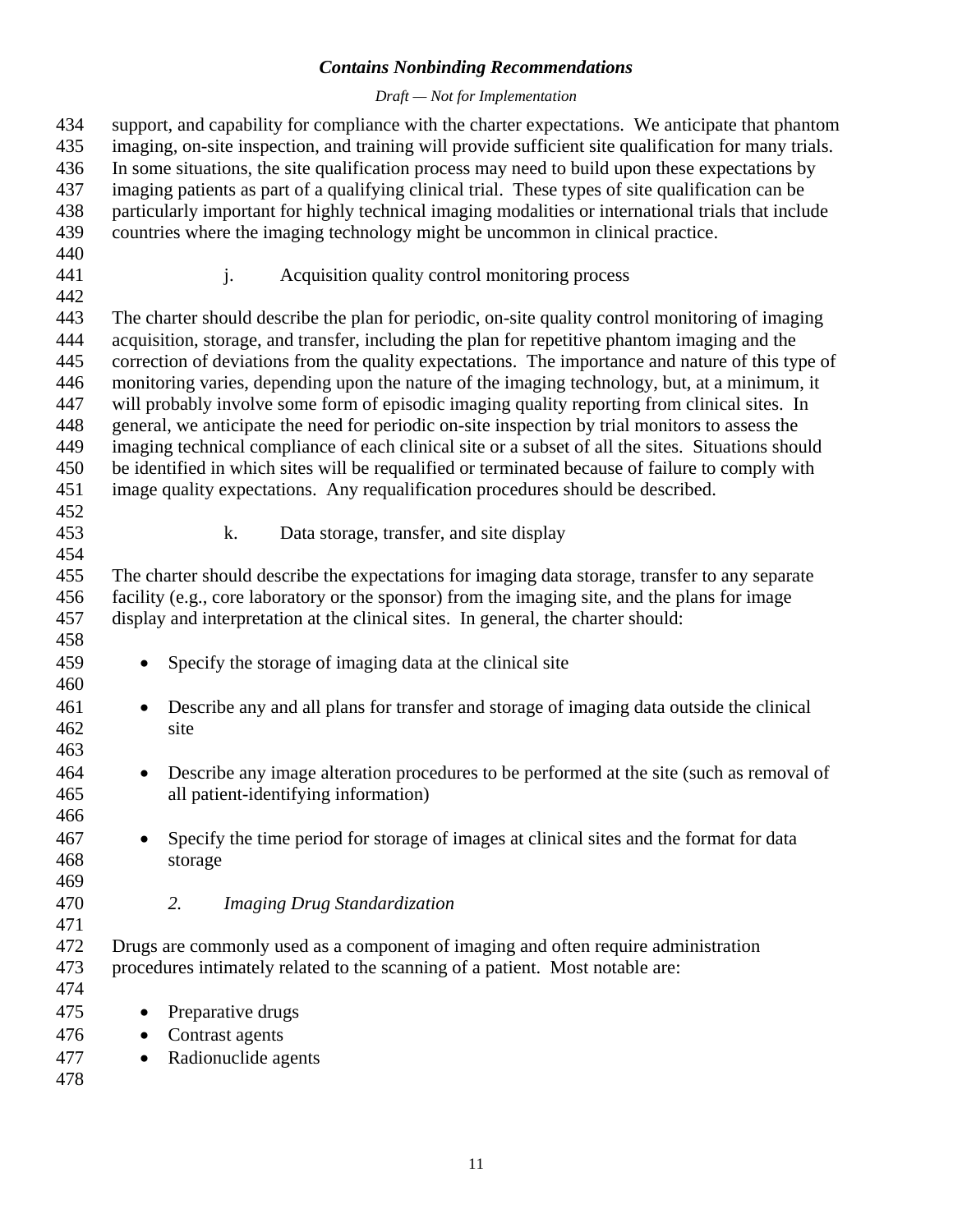#### *Draft — Not for Implementation*

<span id="page-15-0"></span>

| 479<br>480<br>481<br>482<br>483 | The charter should identify the important aspects of drug selection, dosage, and administration<br>for each of these agents, as exemplified below. When describing the drug doses, the charter<br>should state that the drugs should be administered in accordance with approved labeling or state<br>justification for alternative dose regimens. |
|---------------------------------|----------------------------------------------------------------------------------------------------------------------------------------------------------------------------------------------------------------------------------------------------------------------------------------------------------------------------------------------------|
| 484                             | Preparative drugs<br>a.                                                                                                                                                                                                                                                                                                                            |
| 485                             |                                                                                                                                                                                                                                                                                                                                                    |
| 486                             | The charter should identify acceptable and/or requisite pre-imaging drugs, including sedatives,                                                                                                                                                                                                                                                    |
| 487                             | stimulants, intravenous fluids, or contrast agents. In some situations, the drugs may need to be                                                                                                                                                                                                                                                   |
| 488<br>489                      | identified by brand name and, in most situations, by dosages and routes of administration. These                                                                                                                                                                                                                                                   |
| 490                             | specifications can be particularly important for trials that enroll pediatric patients and for the<br>imaging of patients following administration of drugs that may alter images (such as drugs                                                                                                                                                   |
| 491                             | essential for cardiac stress testing). For international trials, the charter may need to identify                                                                                                                                                                                                                                                  |
| 492                             | nation-specific drug options.                                                                                                                                                                                                                                                                                                                      |
| 493                             |                                                                                                                                                                                                                                                                                                                                                    |
| 494                             | b.<br>Contrast agents                                                                                                                                                                                                                                                                                                                              |
| 495                             |                                                                                                                                                                                                                                                                                                                                                    |
| 496                             | Many modality-specific contrast agents are not interchangeable and differ importantly in doses,                                                                                                                                                                                                                                                    |
| 497                             | techniques for administration, and risks. The charter should identify acceptable and/or requisite                                                                                                                                                                                                                                                  |
| 498                             | contrast agents, including specific brand names if essential. The charter should also identify the                                                                                                                                                                                                                                                 |
| 499                             | doses, routes of administration, rates of administration, and any special administration                                                                                                                                                                                                                                                           |
| 500                             | procedures (such as automatic injectors or administration times that may trigger scanning).                                                                                                                                                                                                                                                        |
| 501                             |                                                                                                                                                                                                                                                                                                                                                    |
| 502                             | Some contrast agents can be safely administered only to patients with acceptable renal function                                                                                                                                                                                                                                                    |
| 503                             | or other characteristics. The charter should identify any laboratory tests and outcomes critical                                                                                                                                                                                                                                                   |
| 504                             | for supporting the administration of contrast agents.                                                                                                                                                                                                                                                                                              |
| 505                             |                                                                                                                                                                                                                                                                                                                                                    |
| 506<br>507                      | Radionuclide agents<br>$\mathbf{c}$ .                                                                                                                                                                                                                                                                                                              |
| 508                             | In addition to specification of the dose and route of administration, the charter may need to                                                                                                                                                                                                                                                      |
| 509                             | briefly identify the major drug quality features for any clinical trial radionuclide agents                                                                                                                                                                                                                                                        |
| 510                             | manufactured at the site. Unlike preparative drugs and contrast agents, some radionuclides (e.g.,                                                                                                                                                                                                                                                  |
| 511                             | positron emission tomography (PET) agents) are commonly produced at clinical sites and the                                                                                                                                                                                                                                                         |
| 512                             | composition as well as the quality of these drugs may importantly vary from site to site.                                                                                                                                                                                                                                                          |
| 513                             | Standardization of these drug attributes may be important in achieving the trial's imaging                                                                                                                                                                                                                                                         |
| 514                             | objectives. The charter should identify any site-specific production considerations for site                                                                                                                                                                                                                                                       |
| 515                             | qualification.                                                                                                                                                                                                                                                                                                                                     |
| 516                             |                                                                                                                                                                                                                                                                                                                                                    |
| 517                             | C.<br><b>Clinical Trial Standards for Image Interpretation</b>                                                                                                                                                                                                                                                                                     |
| 518                             |                                                                                                                                                                                                                                                                                                                                                    |
| 519                             | Image interpretation generally is carried out by trained readers, such as radiology and/or nuclear                                                                                                                                                                                                                                                 |
| 520                             | medicine specialists, who review and interpret, or <i>read</i> , images obtained in the course of a                                                                                                                                                                                                                                                |
| 521                             | clinical trial. For the purposes of this guidance, terms such as <i>image interpretation</i> , <i>image</i>                                                                                                                                                                                                                                        |
| 522                             | review, or image read are used interchangeably, and image readers are sometimes referred to as                                                                                                                                                                                                                                                     |
| 523                             | image reviewers.                                                                                                                                                                                                                                                                                                                                   |

524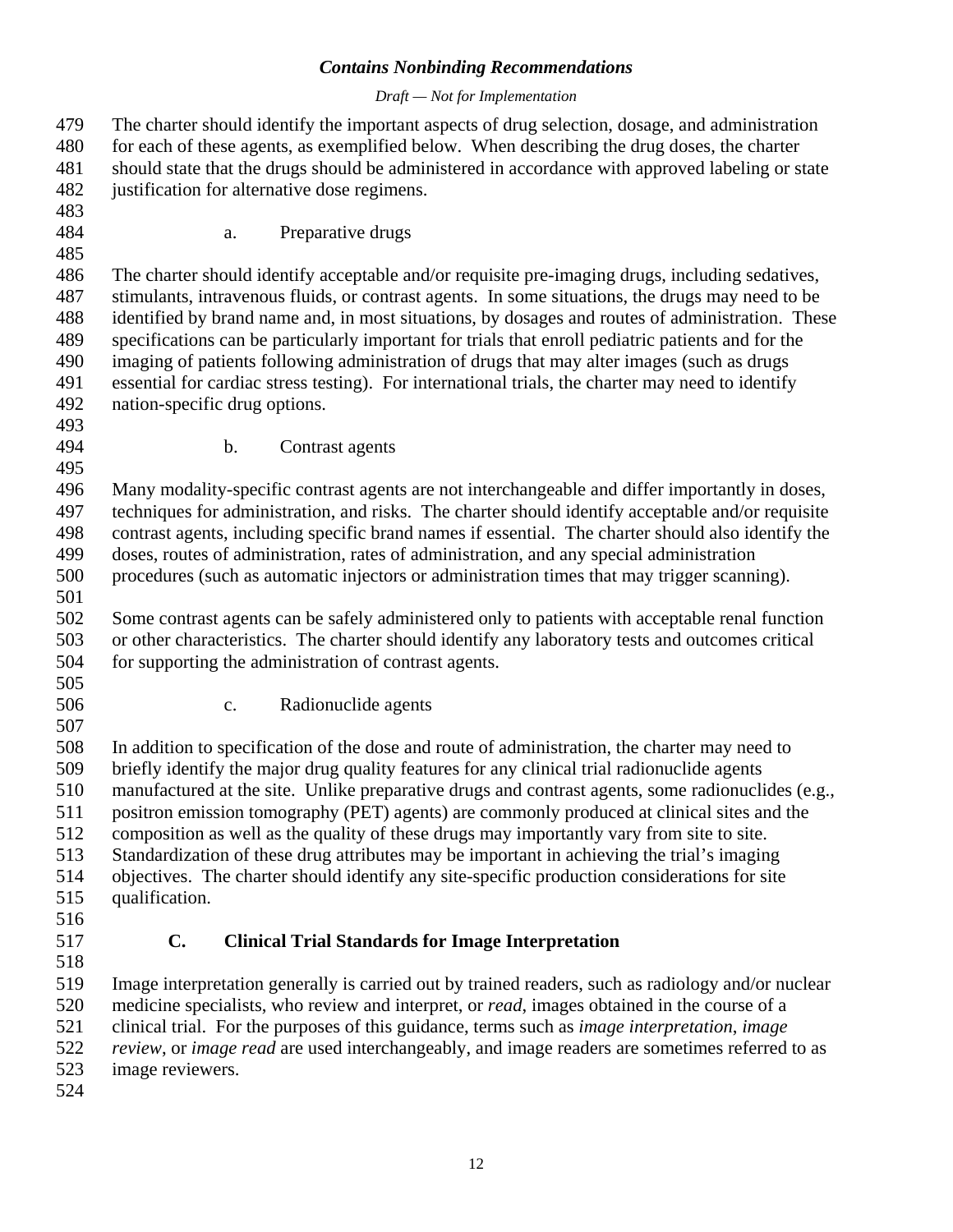#### *Draft — Not for Implementation*

<span id="page-16-0"></span>

| 525<br>526<br>527<br>528 | The following elements pertain predominantly to the use of a core (centralized) facility for image<br>interpretation in a clinical trial. Whether images are interpreted (or read) solely at the clinical<br>site or at both the clinical site and a core facility, we regard these elements as important aspects<br>to address within the charter. |  |
|--------------------------|-----------------------------------------------------------------------------------------------------------------------------------------------------------------------------------------------------------------------------------------------------------------------------------------------------------------------------------------------------|--|
| 529<br>530<br>531        | $\mathfrak{1}.$<br>Image Transfer, Receipt Documentation, and Initial Quality Assessment                                                                                                                                                                                                                                                            |  |
| 532<br>533<br>534        | The charter should identify the process for transfer of imaging data from each clinical site to the<br>core image interpretation facility, including the plan for:                                                                                                                                                                                  |  |
| 535<br>536               | Verification of the image technical adequacy as defined in the protocol                                                                                                                                                                                                                                                                             |  |
| 537<br>538               | Transfer of images and supportive information to the core facility<br>$\bullet$                                                                                                                                                                                                                                                                     |  |
| 539<br>540<br>541        | The core facility process for querying sites for missing images, data, or imaging technical<br>$\bullet$<br>problems                                                                                                                                                                                                                                |  |
| 542<br>543               | Obtaining repeat images of patients<br>$\bullet$                                                                                                                                                                                                                                                                                                    |  |
| 544<br>545<br>546        | The logging of images received at the core facility, including the patient-specific tracking<br>system                                                                                                                                                                                                                                              |  |
| 547<br>548<br>549        | The format for image data transfer (e.g., Digital Imaging and Communications in<br>$\bullet$<br>Medicine compact disc sent by courier)                                                                                                                                                                                                              |  |
| 550<br>551               | Digitization of received images or data                                                                                                                                                                                                                                                                                                             |  |
| 552<br>553<br>554        | Any technical evaluation (or pre-interpretation) or alteration of images, including de-<br>$\bullet$<br>identification of patient information, biasing marks, or other undesired image signals                                                                                                                                                      |  |
| 555<br>556               | Monitoring compliance with the transfer, receipt, and initial image assessment process                                                                                                                                                                                                                                                              |  |
| 557<br>558<br>559        | Correction of deficiencies and failures in the transfer, receipt, or initial image assessment<br>process                                                                                                                                                                                                                                            |  |
| 560<br>561<br>562<br>563 | The process should be highlighted for removal of all patient-identifying information from images<br>relayed over electronic communication (e.g., Internet or laptop computers) or other pathways<br>that are vulnerable to a security breach.                                                                                                       |  |
| 564<br>565               | 2.<br>Image Display and Interpretation                                                                                                                                                                                                                                                                                                              |  |
| 566<br>567<br>568        | The paradigm shift from film-based to filmless imaging has redefined clinicians' processes of<br>image display, and interpretation of images within a clinical trial may critically depend on the<br>quality of the displayed image. Image display in many digital systems is a flexible and dynamic                                                |  |

569 process whereby radiologists directly interact with the soft-copy image, which is displayed on a 570 computer workstation. The hardware component of a display system is usually composed of a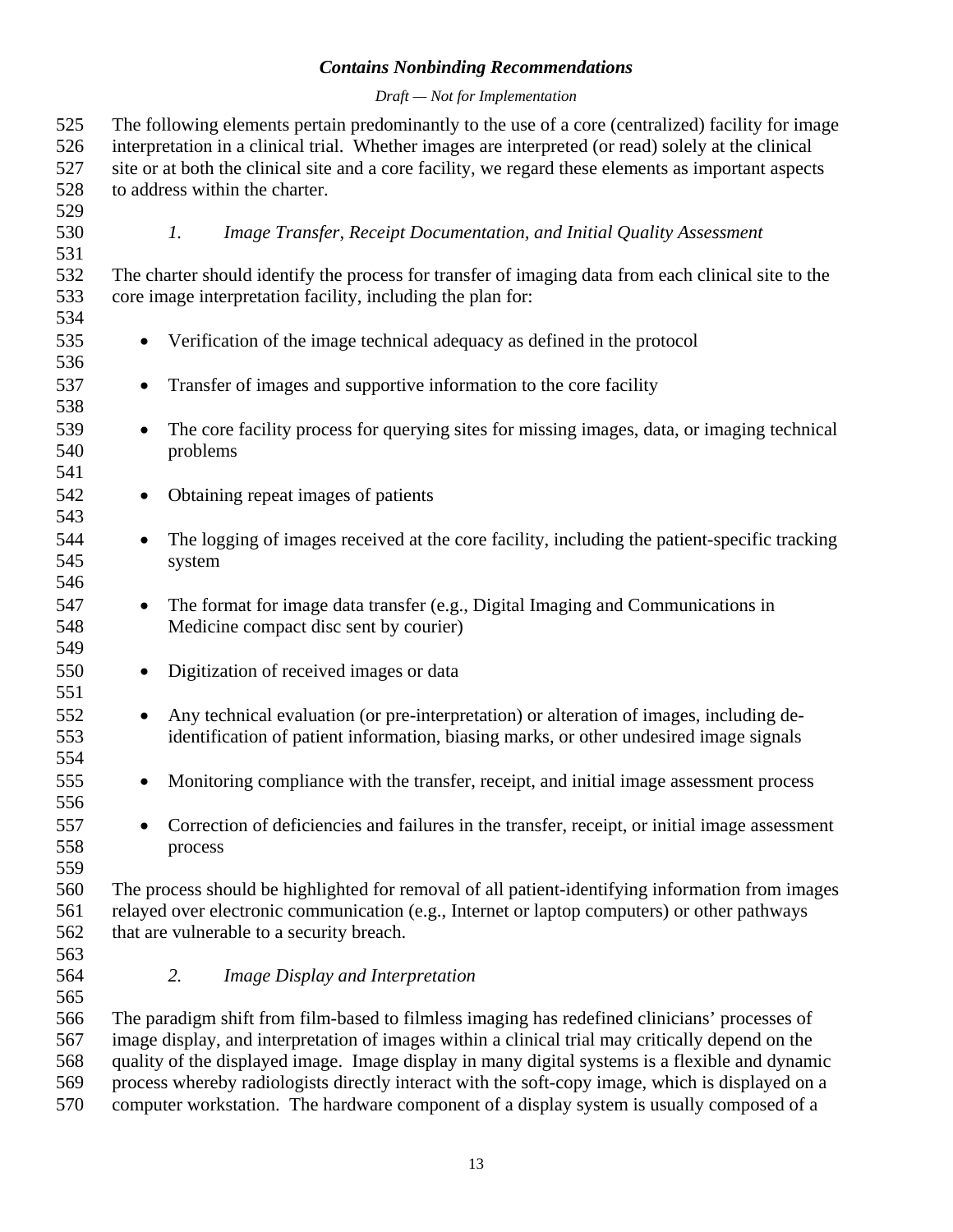#### *Draft — Not for Implementation*

<span id="page-17-0"></span>

| 571<br>572<br>573<br>574<br>575<br>576<br>577 | display device and a display driver or graphics card. The specifications given for a system are<br>valid only for that particular combination of devices. Another important aspect of the display<br>system is the hardware and software components used for maintaining the display presentation<br>mapping between image values and luminance levels under a desired calibration model.<br>Information regarding the calibration hardware, software, and procedures, including frequency<br>and nature of the performed tests, should be identified.                                                   |
|-----------------------------------------------|----------------------------------------------------------------------------------------------------------------------------------------------------------------------------------------------------------------------------------------------------------------------------------------------------------------------------------------------------------------------------------------------------------------------------------------------------------------------------------------------------------------------------------------------------------------------------------------------------------|
| 578<br>579<br>580                             | Selection of images for interpretation, display sequence, and<br>a.<br>randomization                                                                                                                                                                                                                                                                                                                                                                                                                                                                                                                     |
| 581<br>582<br>583<br>584<br>585<br>586        | The charter should identify the nature and extent of images to be interpreted (e.g., all scheduled<br>images as well as off-protocol images) as well as any important sequence aspects (e.g., baseline<br>images followed by subsequent time point images). The appropriateness of excluding images<br>from the interpretation (read) process should be emphasized and justified. The charter should<br>prespecify the following:                                                                                                                                                                        |
| 587<br>588<br>589                             | Criteria for classifying an image as a <i>technical failure</i> or other classification that leads to<br>$\bullet$<br>the exclusion of an image from the interpretation process                                                                                                                                                                                                                                                                                                                                                                                                                          |
| 590<br>591<br>592                             | The qualification of individual(s) who are to make the determination of whether an image<br>$\bullet$<br>is included or excluded in the reading queue                                                                                                                                                                                                                                                                                                                                                                                                                                                    |
| 593<br>594<br>595<br>596<br>597               | If individual(s) other than the actual image interpreters have the responsibility of<br>$\bullet$<br>excluding certain images from the interpretation process, whether the image interpreters<br>can also determine that an image is uninterpretable and the criteria used to make this<br>decision                                                                                                                                                                                                                                                                                                      |
| 598<br>599<br>600                             | Criteria for excluding images from the analysis and how missing imaging data will be<br>$\bullet$<br>accounted for (imputation scheme)                                                                                                                                                                                                                                                                                                                                                                                                                                                                   |
| 601<br>602<br>603<br>604<br>605<br>606<br>607 | If images (or image sets for a patient at any specific time point) are to be randomized for display<br>to readers, the charter should describe the randomization process. For example, one trial's image<br>interpretation process may involve the time-sequential presentation of a patient's complete image<br>set (from baseline through the follow-up evaluations) while another may involve the<br>randomization of a patient's single time point image sets among those for many other patients'<br>image sets. The randomization process is a key component of the overall image assessment plan. |
| 608                                           | b.<br>Number of readers and their background qualifications                                                                                                                                                                                                                                                                                                                                                                                                                                                                                                                                              |
| 609<br>610<br>611<br>612                      | Sponsors should identify the number of image readers and their requisite background<br>qualifications. In development of the plan, sponsors should consider:                                                                                                                                                                                                                                                                                                                                                                                                                                             |
| 613<br>614                                    | The extent of technical knowledge essential to image interpretation                                                                                                                                                                                                                                                                                                                                                                                                                                                                                                                                      |
| 615<br>616                                    | The avoidance of any other reader involvement in the clinical trial                                                                                                                                                                                                                                                                                                                                                                                                                                                                                                                                      |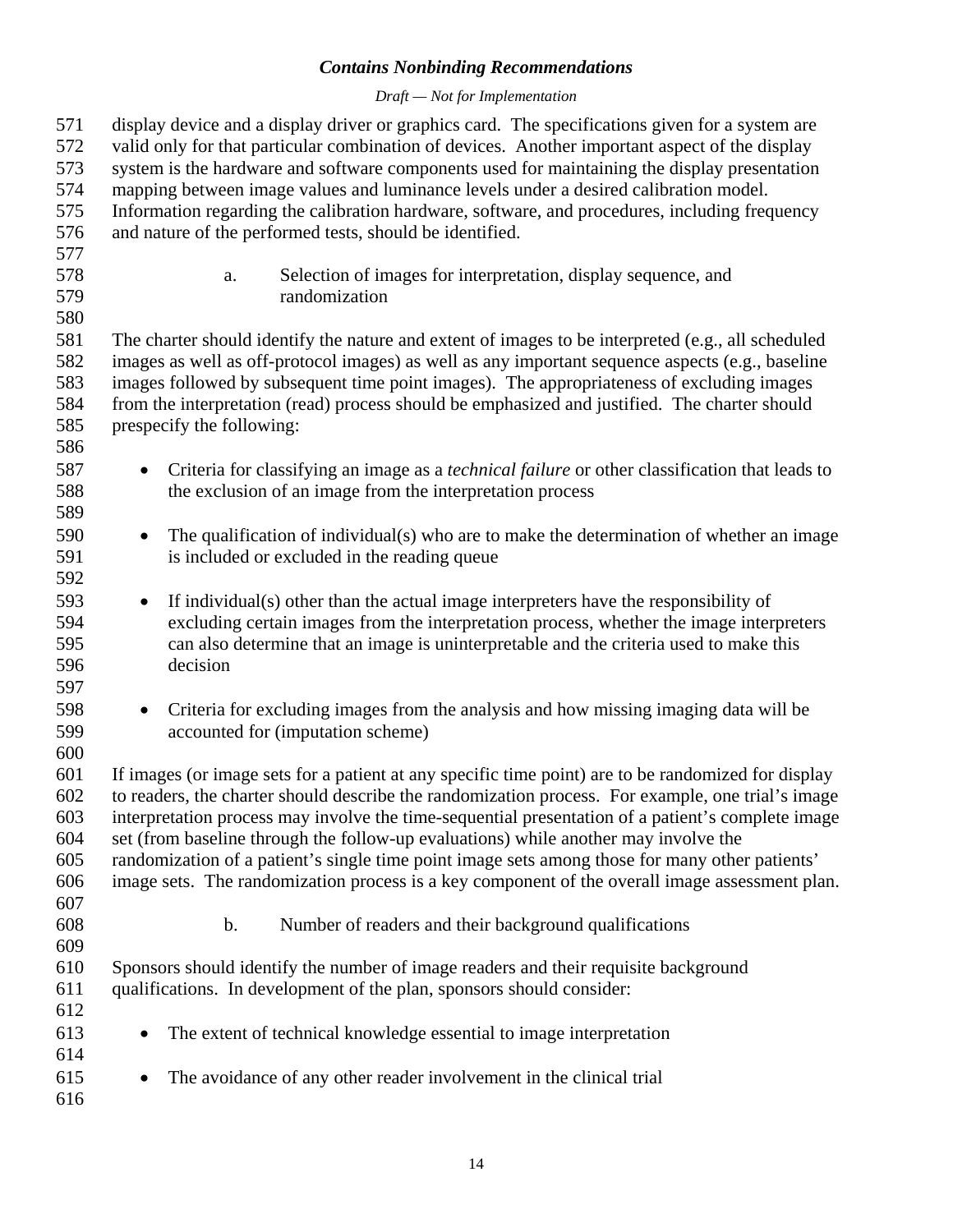*Draft — Not for Implementation* 

<span id="page-18-0"></span>

| 617        | The avoidance of reader financial conflicts of interest with the sponsor <sup>8</sup>                    |
|------------|----------------------------------------------------------------------------------------------------------|
| 618        |                                                                                                          |
| 619        | The need for confidentiality of image reads and/or the reading process                                   |
| 620        |                                                                                                          |
| 621        | The potential for reader fatigue and the need for substitute readers                                     |
| 622        |                                                                                                          |
| 623        | The time commitment of readers and reader availability                                                   |
| 624        |                                                                                                          |
| 625        | Any unique considerations for identification of an adjudicating reader                                   |
| 626        |                                                                                                          |
| 627        | Any need for clinical readers (i.e., image interpretation by clinicians aware of non-                    |
| 628        | imaging clinical trial information)                                                                      |
| 629        |                                                                                                          |
| 630        | The compensation plan for readers and avoidance of a compensation plan that may<br>$\bullet$             |
| 631        | compromise or bias the quality of the read                                                               |
| 632        |                                                                                                          |
| 633        | The plan for documenting reader qualification should be described, including attestation of the          |
| 634        | extent of any conflicts of interest. The guidance for industry Financial Disclosure by Clinical          |
| 635        | <i>Investigators</i> describes the types of financial disclosure information, as well as the format, for |
| 636        | submission within a marketing application.                                                               |
| 637        |                                                                                                          |
| 638<br>639 | Reader training and qualification<br>c.                                                                  |
| 640        | The reader training process should be described, emphasizing the use of any specific training            |
| 641        | materials (e.g., a training manual or training images), image display training sessions, any image       |
| 642        | read testing process, and the training documentation process. The origin (e.g., other clinical           |
| 643        | trials) of training images should be described, especially any images of patients anticipated for        |
| 644        | enrollment into the confirmatory clinical trial. In addition, the charter should prespecify whether      |
| 645        | any performance criteria will be used to qualify readers after training.                                 |
| 646        |                                                                                                          |
| 647        | Sponsors should consider the importance of the following items in the development of the reader          |
| 648        | training process:                                                                                        |
| 649        |                                                                                                          |
| 650        | An overview of the major goals of the image interpretation. In general, reader                           |
| 651        | training should emphasize only the image-specific aspects of the image interpretation                    |
| 652        | process unless the process also requires the integration of clinical information into the                |
| 653        | image interpretation process. The process should also minimize the potential for                         |
| 654        | introduction of bias into image interpretation through knowledge of any potential image                  |
| 655        | signatures that may break the desired blind to treatment assignment (e.g., if a PET ligand               |
| 656        | uptake is more common among the elderly, the co-registration of PET-computed                             |
| 657        | tomography may bias the PET assessment because of recognition of aging-related                           |
| 658        | cerebral atrophy on the tomogram).                                                                       |

<sup>&</sup>lt;sup>8</sup> Under the applicable regulations (21 CFR parts 54, 312, 314, 320, 330, 601, 807, 812, 814, and 860), a sponsor is required to submit to the FDA a list of clinical investigators who conducted covered clinical trials and certify and/or disclose certain financial arrangements. Additional information is available in the guidance for industry *Financial Disclosure by Clinical Investigators*.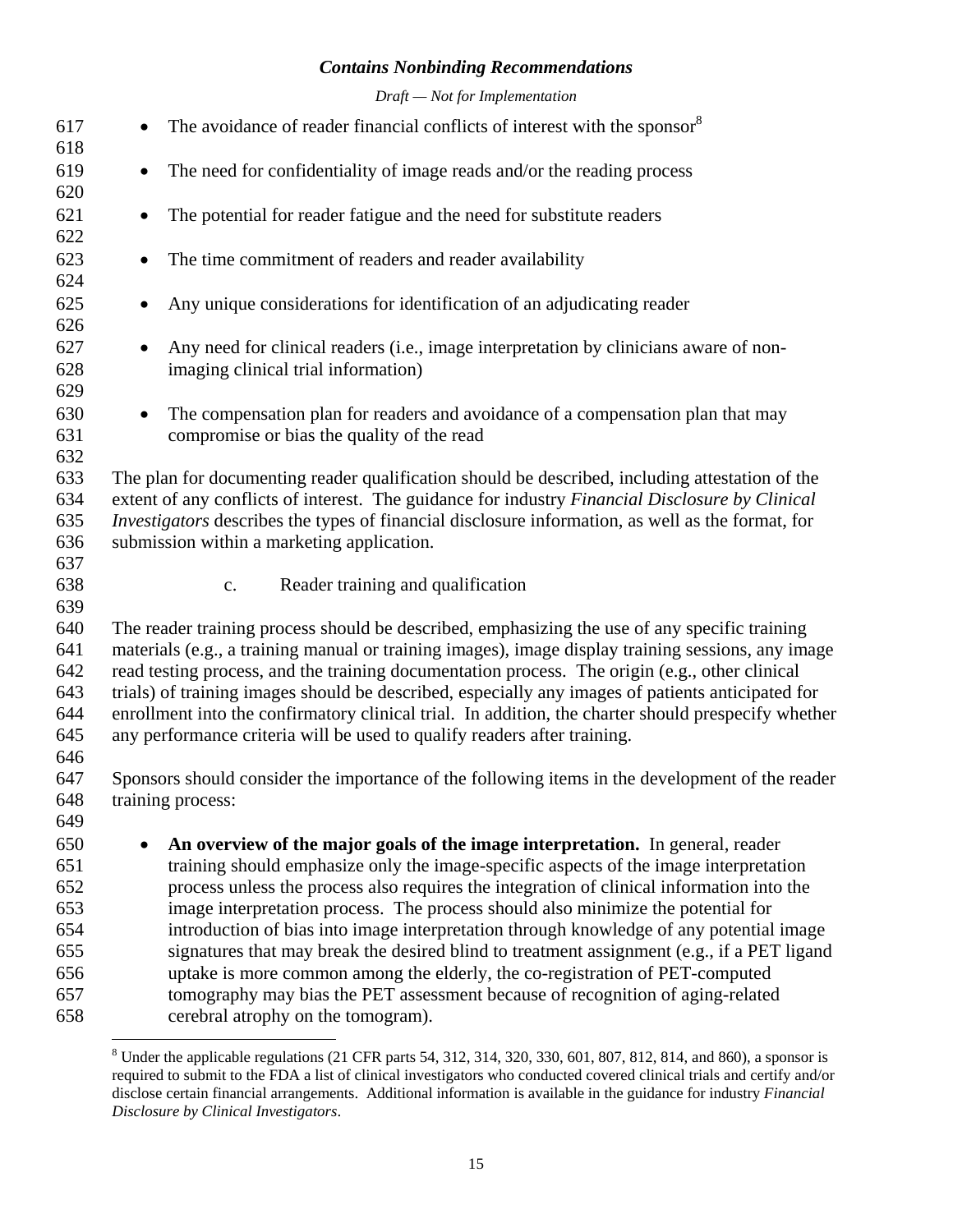*Draft — Not for Implementation* 

<span id="page-19-0"></span>659 660 • **An overview of the major expectations for image manipulation, lesion measurement,**  661 **and other image evaluations.** Readers may need special training in computer-assisted 662 interpretation, measurement, or other analysis tools, and the process for performing and 663 recording measurements, especially if this process involves unique software data lock 664 features and password-protected features. The reading process may require knowledge of 665 unique assessment tools, such as Response Evaluation Criteria in Solid Tumors 666 (RECIST) outcome expectations (Eisenhauer, Therasse, et al. 2009). The charter should 667 describe these expectations in detail and address situations when images may not be 668 conducive to the requisite lesion measurement or other tool expectations. 669 670 • **Identification of any unique read definitions and/or criteria, including the use of**  671 **image case report forms.** Some clinical trials may require predefined criteria for reads 672 (e.g., identification of the specific basis for an unreadable image) and these criteria may 673 differ from commonly used clinical criteria. Training and verification of training (with 674 mock image reads) may be important in documenting reader proficiency. 675 676 • **Description of any reader retraining procedures.** Some image interpretation processes 677 may include the use of test images intermixed among the clinical trial images such that 678 readers are intermittently tested as to the proficiency and/or consistency in their reads. 679 Failure to sustain proficiency may necessitate replacement of a reader with another 680 trained and qualified reader. The charter should describe the reader testing and retraining 681 or replacement procedure. 682 683 d. Timing of image reads and the read process 684 685 The charter should describe the timing of image reads with respect to the clinical trial conduct. 686 In some situations, prompt interpretation of images is important for determining trial eligibility. 687 In other situations, images are interpreted only following completion of all patient evaluations. 688 Perhaps most commonly, readers can interpret images in batches periodically during the trial. If 689 readers interpret images in batches, the size of the batches should be specified and the batch size 690 justified. The allowable time interval between the batch sessions should also be predefined. 691 692 The charter should provide a detailed description of the image review process. Among many 693 other items, the following should be identified: 694 695 • The review setting (e.g., a room with a controlled lighting system that allows for 696 minimizing ambient illumination to a certain level, with eight computer display panels of 697 a certain size and available only to the reader) 698 699 • Whether readers interpret images independent of any other individuals; if not, the 700 individuals who may be present during the read should be specified and their role in 701 image interpretation described; any consensus read process should be detailed 702 703 • A description of any image adjudication process 704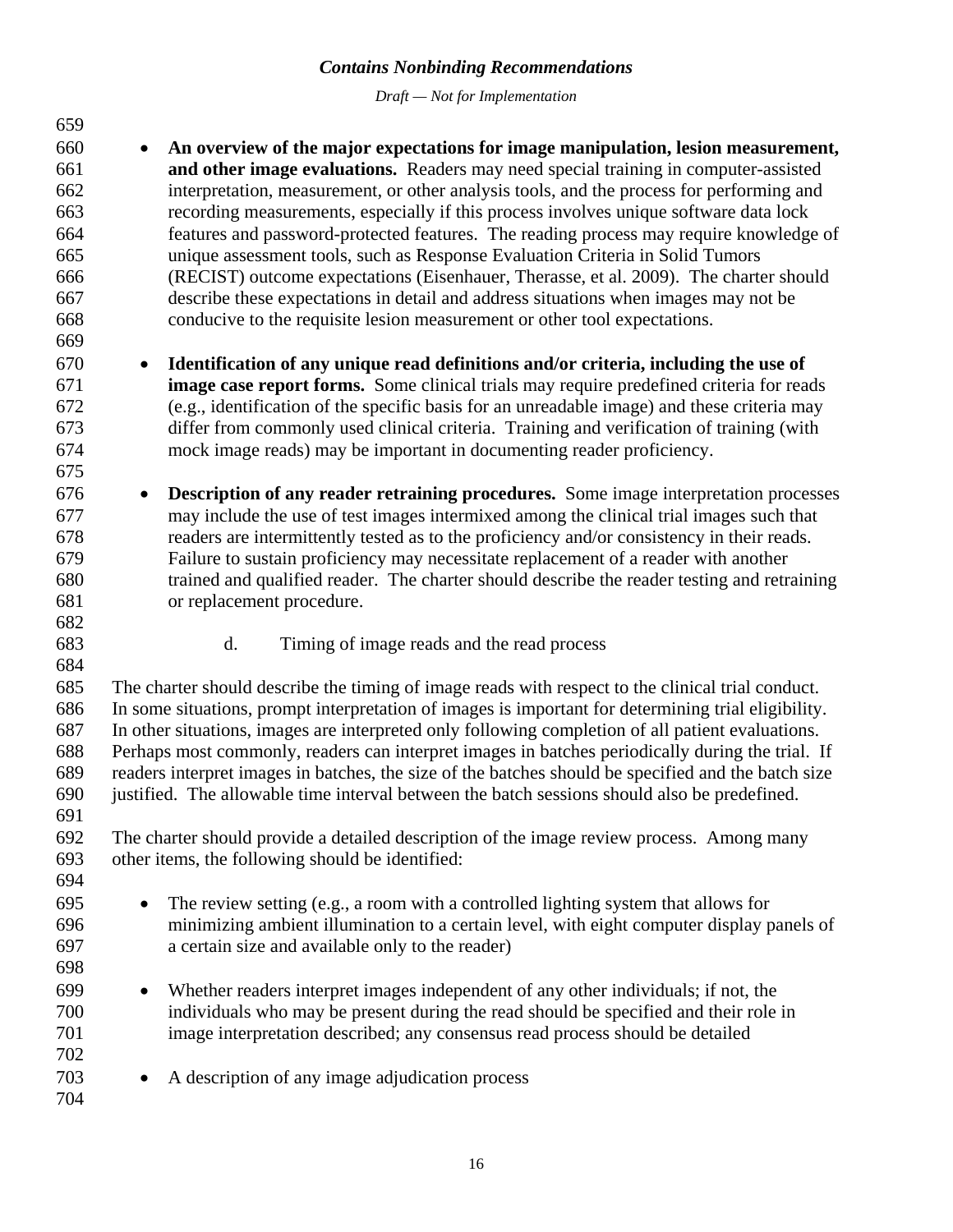*Draft — Not for Implementation* 

| 705<br>706                                                         | $\bullet$ | Detailed use of any clinical information in the read                                                                                                                                                                                                                                                                                                                                                                                                                                                                                                                                                                                                                                                                                                                                                                                                                                                                                                                                               |
|--------------------------------------------------------------------|-----------|----------------------------------------------------------------------------------------------------------------------------------------------------------------------------------------------------------------------------------------------------------------------------------------------------------------------------------------------------------------------------------------------------------------------------------------------------------------------------------------------------------------------------------------------------------------------------------------------------------------------------------------------------------------------------------------------------------------------------------------------------------------------------------------------------------------------------------------------------------------------------------------------------------------------------------------------------------------------------------------------------|
| 707<br>708<br>709<br>710                                           | $\bullet$ | A definition of the read outcome information to be described on case report forms and<br>any special procedures in this process (e.g., an initial read followed by a redisplay of<br>images to form a global reassessment)                                                                                                                                                                                                                                                                                                                                                                                                                                                                                                                                                                                                                                                                                                                                                                         |
| 711<br>712<br>713                                                  | $\bullet$ | The assessment tools and qualitative and/or quantitative measurements to be performed<br>during the image read (e.g., modified RECIST criteria assessment of each image set)                                                                                                                                                                                                                                                                                                                                                                                                                                                                                                                                                                                                                                                                                                                                                                                                                       |
| 714<br>715<br>716                                                  | $\bullet$ | A description of any computer software or other electronic processes involved in image<br>interpretation, such as an automatic calculation of progression                                                                                                                                                                                                                                                                                                                                                                                                                                                                                                                                                                                                                                                                                                                                                                                                                                          |
| 717<br>718<br>719<br>720                                           |           | Any lesion tracking system (e.g., certain requisite target lesions), particularly any<br>nuances related to the appearance of new lesions for tracking or inability to identify any<br>previously tracked lesions (e.g., imaging problems or lesion resolution)                                                                                                                                                                                                                                                                                                                                                                                                                                                                                                                                                                                                                                                                                                                                    |
| 721<br>722<br>723<br>724                                           | $\bullet$ | Options and/or requirements for image manipulation, including application of calibers,<br>zoom, pan, alteration of window/level, and application of spatial features and adjustment<br>of contrast or image inversions                                                                                                                                                                                                                                                                                                                                                                                                                                                                                                                                                                                                                                                                                                                                                                             |
| 725<br>726                                                         | $\bullet$ | A description of any process for re-read of images                                                                                                                                                                                                                                                                                                                                                                                                                                                                                                                                                                                                                                                                                                                                                                                                                                                                                                                                                 |
| 727<br>728                                                         | $\bullet$ | The reader's role in citation of missing images or technical deficiencies within the images                                                                                                                                                                                                                                                                                                                                                                                                                                                                                                                                                                                                                                                                                                                                                                                                                                                                                                        |
| 729<br>730<br>731                                                  | $\bullet$ | A description of the plan to ensure that all original read outcome information is locked<br>and available for subsequent verification and comparison to any re-read outcomes                                                                                                                                                                                                                                                                                                                                                                                                                                                                                                                                                                                                                                                                                                                                                                                                                       |
| 732<br>733<br>734<br>735<br>736<br>737<br>738<br>739<br>740        |           | When developing the image display process, sponsors should consider, as appropriate for the<br>chosen modality, the key performance characteristics of medical displays such as luminance<br>range, viewing angle, contrast ratio, reflection coefficients, grayscale, spatial and temporal (for<br>image stacks) and color resolution, and spatial and temporal noise. The charter may need to<br>specify these details as well as other modality-specific items, such as the process for displaying<br>dynamic images in relation to static images and any software manipulations of images, for<br>instance, for the minimization of degradations that may occur along the imaging process or<br>transfer chain.                                                                                                                                                                                                                                                                                |
| 741<br>742<br>743<br>744<br>745<br>746<br>747<br>748<br>749<br>750 |           | Computer-assisted image interpretation may form an important component of the read process<br>and, in some situations, may generate all the information subsequently transferred to the imaging<br>analytical database. The extent of computer assistance may vary widely but should be described<br>explicitly within the charter, including a plan for quality-control checks upon any critical<br>software functions. For example, the image interpretation may be driven primarily by a reader<br>who then uses a computer-generated analysis tool to complement the reader's assessment. Such<br>reliance on computer assistance can be algorithmic, with prespecified parameters for the use of a<br>tool, or can be elective. In either case, such use should be defined within the charter in a manner<br>that results in a sufficient audit trail. To evaluate for systematic errors, we suggest that a subset<br>of computer-generated analyses be verified by blinded external readers. |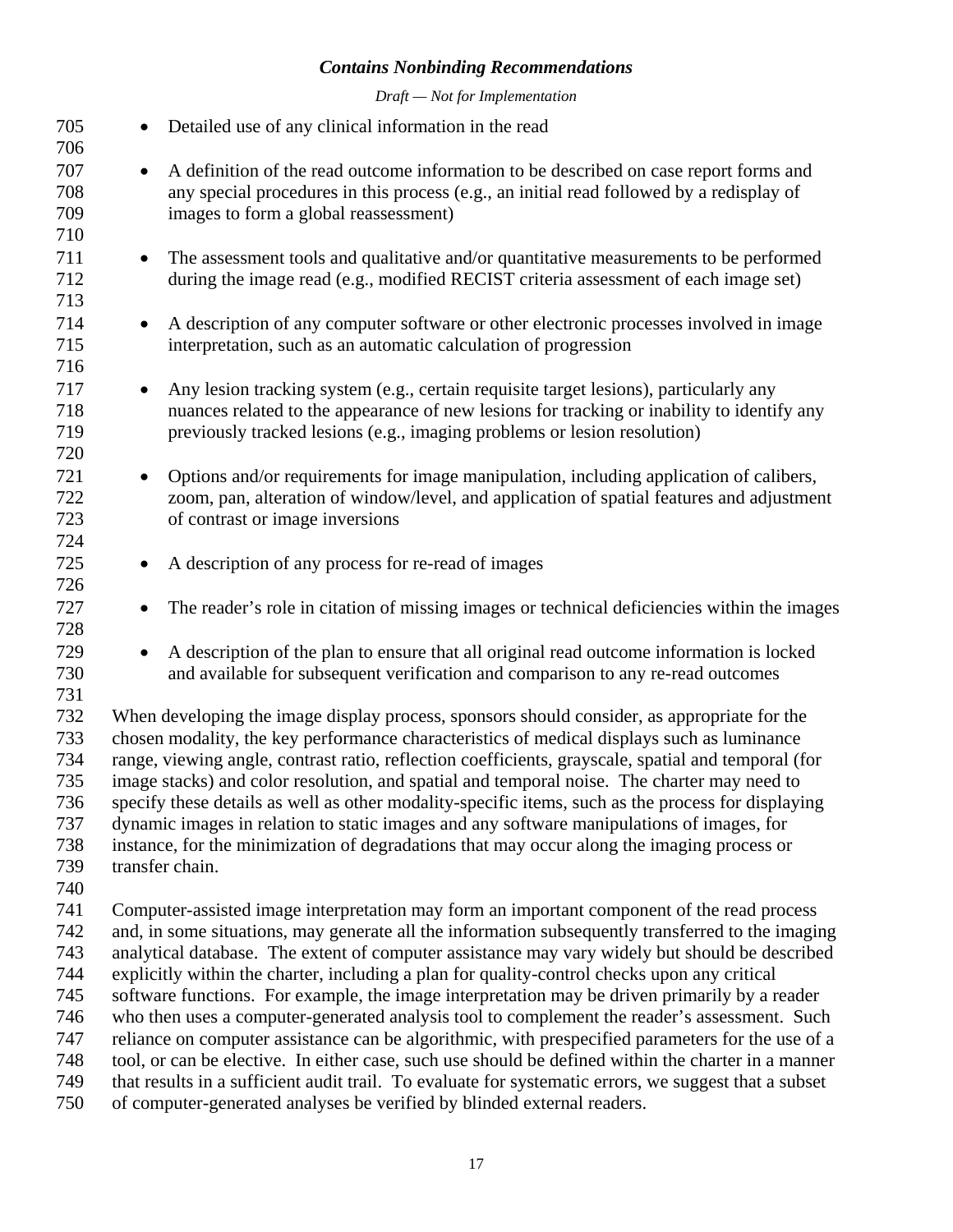*Draft — Not for Implementation* 

<span id="page-21-0"></span>751 752 Sponsors should use an FDA-approved computer-assisted interpretation tool or a tool justified 753 for use with a given imaging modality (for additional advice on investigational devices, see 754 section IV.B.1.a., Vendor-specific equipment/platforms (e.g., injectors, scanners, software)). If 755 there is a specific tool that is required for image interpretation for assessment of response to 756 therapy or other patient monitoring, the use of this tool might need to be included in the eventual 757 labeling for the investigational drug. The same computer-assisted interpretation tool should be 758 available to all readers at a centralized read. 759 760 e. Imaging case report forms 761 762 We anticipate the need for specific imaging case report forms for many clinical trials, 763 particularly trials that involve quantitative imaging within endpoint construction. The charter 764 should briefly describe the content of the case report form and emphasize the specific data 765 content or notations that will subsequently be transferred to the sponsor to form the imaging 766 database for the trial's endpoint analyses. We encourage the attachment of a case report form 767 example to the charter. On this case report form, sponsors should denote the specific items to be 768 transferred to the sponsor to form the imaging analytical database. In some situations, the case 769 report form may consist of a tabular display of numbers (such as lesion measurements) or

770 categories (such as predefined categories of bone erosion). An example of the tabular display 771 within the charter may help lessen the potential for errors during the imaging flow process.

772

774

773 f. Imaging data lock process

775 At a predetermined point during the image review process, the image interpretation data (case 776 report form information and any other important reader notations, including notations on images) 777 generated by the readers should be *locked*. Locking data means that no further modification of 778 image assessment is allowed. Predetermination of the data locking process and timing should be 779 closely linked with the image read process. Data can be automatically locked by the imaging 780 display equipment or triggered in response to reader notations. In some situations, the reading 781 process may necessitate a re-read of previously interpreted images, including access to locked 782 data. In all situations, the charter should describe the locking and any potential re-reads. 783

784 In general, we encourage the use of a sequential, locked approach to the read process whereby 785 readers interpret the assigned image (or image set) and lock their read (e.g., lesion 786 measurements, response category, lesion severity) such that the read outcome is documented and 787 not altered.

- 788
- 790
- 789 g. Quality control of the image display and interpretation process

791 The charter should describe the process for monitoring compliance with the image display and 792 interpretation process. This monitoring should include technical assessment of equipment, such 793 as display systems and data locking software, as well as the reader interpretation process. 794

795 Digital test patterns for quality control purposes can be used on a daily basis to ensure consistent 796 performance and to detect changes in the hardware or software that can degrade image quality.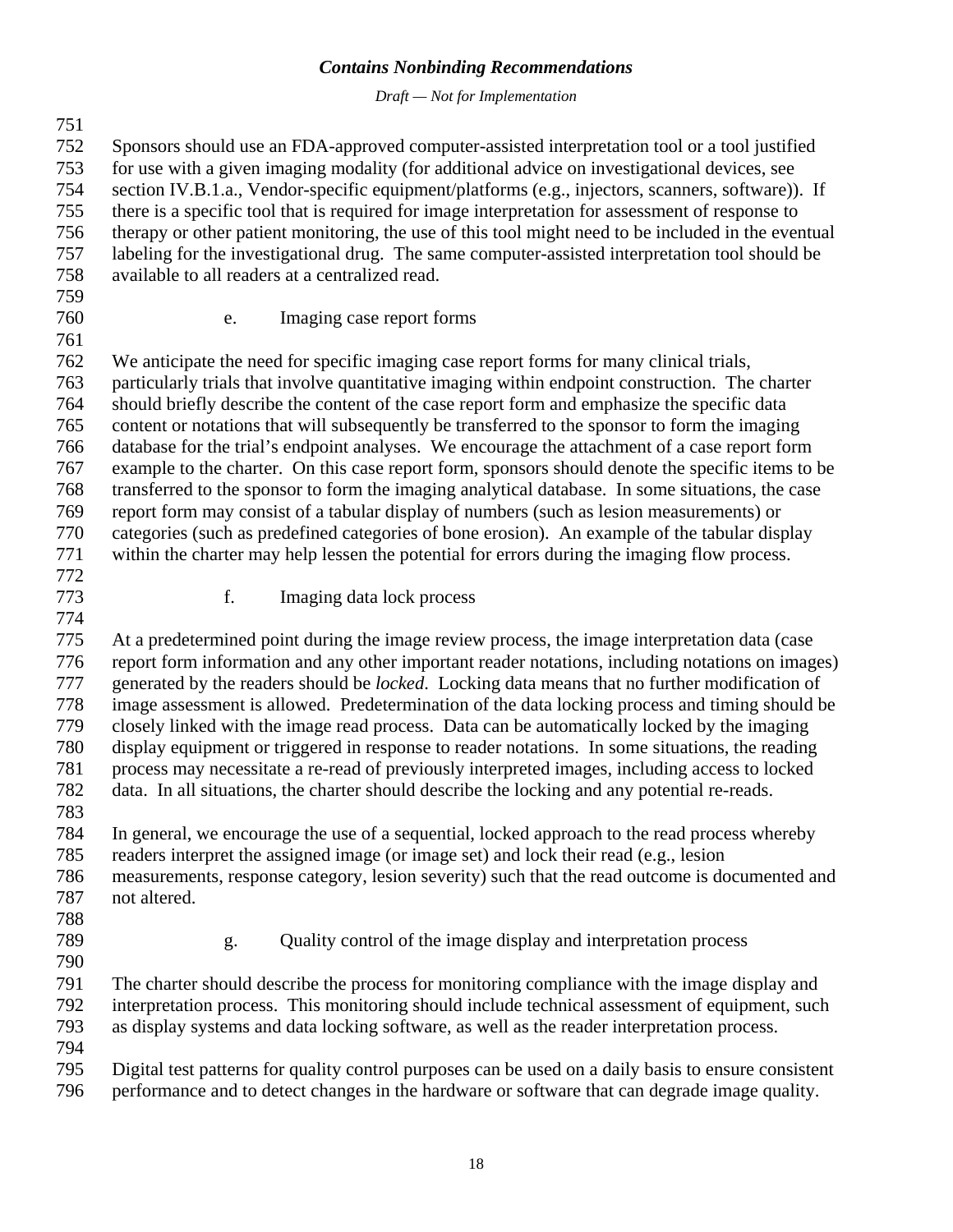#### *Draft — Not for Implementation*

<span id="page-22-0"></span>797 In some instances, automatic luminance corrections might compensate for the reduction in 798 luminance that is expected over time. Some of these quality control approaches offer the 799 convenience of centralized reporting that facilitates the comparison of different display systems

- 800 used in a given trial. In some circumstances, these automatic adjustment features may actually
- 801 complicate measurements if they are unaccounted for. In either case, knowledge of such
- 802 automatic compensation should be known and accounted for.
- 803
- 804 We recommend evaluating reader performance with defined and prespecified metrics.
- 805 Evaluation should be ongoing during the interpretation process as well as retrospective.
- 806

807 Intra-reader variability as a measure of reader performance should, in many situations, be

- 808 assessed by periodic blinded testing of the reader with a preselected set of images randomly
- 809 interspersed with the clinical trial images. It is important that images from the trial being 810 assessed are not used for reader testing. A drift in reader performance is not infrequently
- 811 observed in clinical trials, therefore necessitating a periodic reader re-training and re-
- 812 qualification. All details of reader testing, retraining, re-qualification, and possible replacement
- 813 should be prespecified within the charter.
- 814

815 Image interpretation is inherently subjective. Therefore, inter-reader variability and the resulting 816 need for adjudication are expected. The degree of variability among central readers leading to a 817 certain adjudication rate observed in a given trial depends on multiple factors. Similarly, the 818 same images might be interpreted differently by central as opposed to local readers at a clinical 819 site. We recommend the use of quantitative measurement of reader variability as a valuable

- 820 index of reader performance.
- 821

## 822 **D. Charter Modifications Before Imaging**

823 824 The charter should briefly describe the process for modifying the charter in response to potential 825 deficiencies within the imaging process or need to improve the process. The plan for submitting 826 charter modifications to the FDA and other regulatory authorities should be described. In 827 general, we anticipate charter revisions to be uncommon, particularly if imaging has been used in 828 exploratory clinical trials and the imaging processes follow precedents.

- 829
- 830 **E. Imaging Data Transfer Process to the Sponsor**

831 832 Image interpretation should result in the completion of a case report form and/or tabular display 833 of numbers, measures, or categories of responses. The charter should describe the process for 834 transfer of this information to the sponsor and the time point(s) for transmission of this 835 information. The charter should describe how the sponsor will use the transferred information to 836 establish the variables used in the analysis of the primary endpoint.

- 837
- 839

## 838 **F. Archiving of Images and Image Interpretations**

840 Images should be archived as a usual component of patient care as well as for use as the source 841 documentation in clinical trials. Electronic source data should meet the same elements of data

842 quality that are expected of paper records and should comply with all applicable statutory and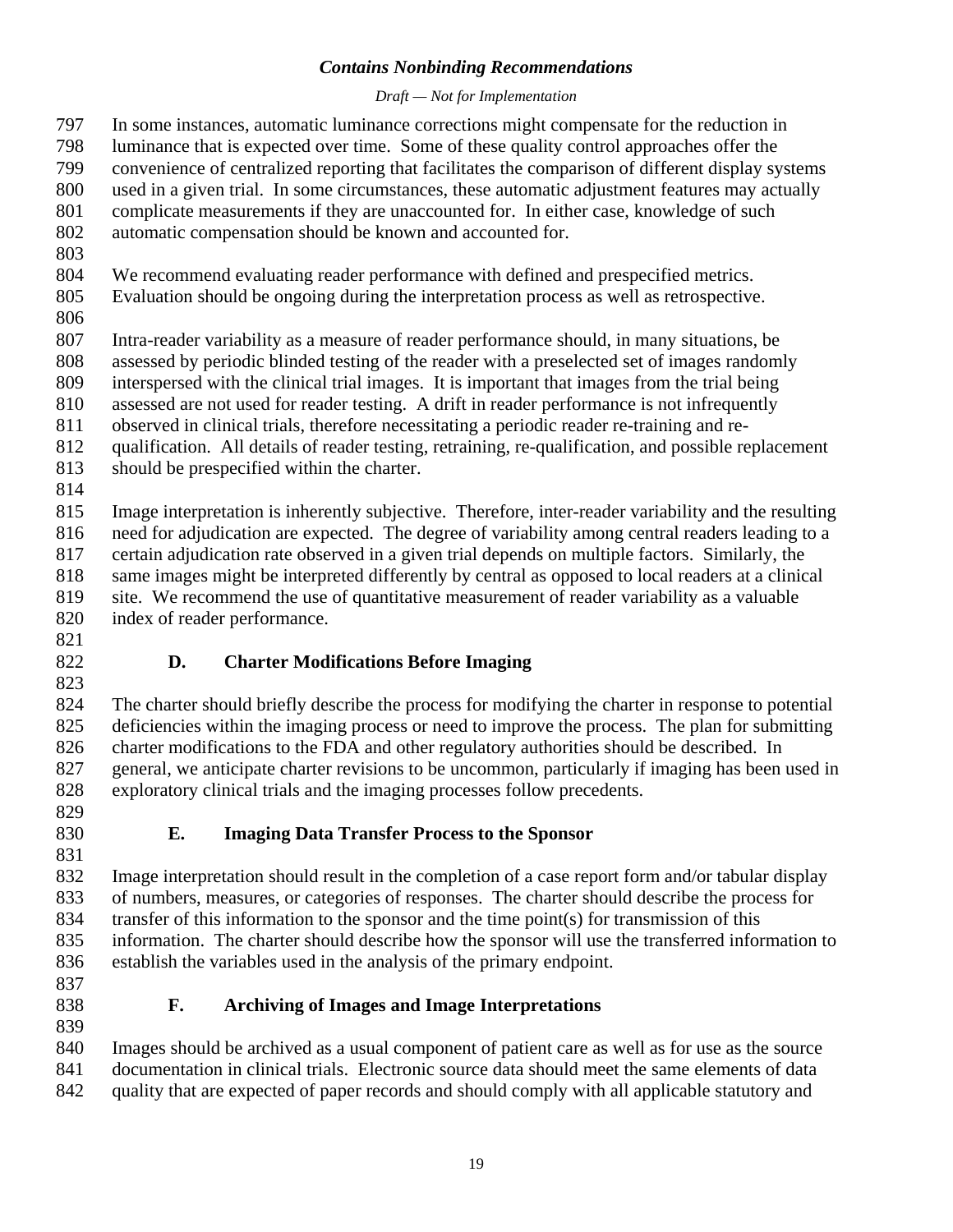#### *Draft — Not for Implementation*

<span id="page-23-0"></span>843 regulatory requirements. The FDA's acceptance of data from clinical trials for decision-making 844 purposes relies upon verification of the quality and integrity of data, generally based upon the 845 findings from audits and inspections.<sup>9</sup> In addition to images themselves, the image 846 interpretations (case report forms or assessment tabulations) represent source data and should be 847 retained for potential inspection and auditing. All source records, whether electronic or paper, 848 must be retained (by the site investigator for site-specific information and by the sponsor for all 849 trial information) for a period of no less than 2 years following approval of a marketing 850 application or termination of drug development, as described in 21 CFR 312.57(c) and 21 CFR 851 312.62(c). 852 853 The charter should describe the process for archiving imaging information by the site 854 investigator as well as the sponsor. In some situations, the sponsor may choose to archive the 855 imaging at a core contractual facility or institution. Regardless of the physical storage route, the 856 archiving process should address the following items: 857 858 • Limiting access to ensure images and data are retained in their original form 859 • Back-up storage 860 • Archiving in a manner conducive to a clear audit trail, including date and time stamps 861 862 Additional information regarding systems and personnel controls for computerized source data 863 are described in the guidance for industry *Computerized Systems Used in Clinical Investigations*. 864 865 866 **V. DURING IMAGING: MONITORING PLANS AND CHARTER**  867 **MODIFICATIONS**  868 869 **A. Monitoring Plans**  870 871 The charter should outline the complete plan for monitoring the imaging process. The extent of 872 monitoring is anticipated to vary widely, dependent upon the use of imaging within a trial. In 873 some situations, monitoring will be minimal, while in other trials, intense monitoring (to include 874 requalification of equipment with phantoms and periodic retesting of readers) will be critical. 875 Sponsors should comply with the monitoring plan described within a charter and verification of 876 this compliance may prove an important component of the assessment of imaging data integrity. 877 878 **B. Charter Modifications**  879 880 During the clinical trial, circumstances may necessitate modification of the imaging procedures. 881 For example, unanticipated technical features may obscure a portion of an image or preclude one 882 of the expected quantitative assessments. In these situations, we anticipate the need to revise the 883 charter to correct the problem and to maintain a record of the modification. The revision should 884 identify any potential effect of the modification upon the trial's important endpoint analyses. In 885 some situations, modification of the charter may affect the definition of the primary endpoint

886 (e.g., alteration of the method for lesion measurement may call into question the clinical

 $\overline{a}$ 

<sup>9</sup> See the guidance for industry *Computerized Systems Used in Clinical Investigations* (http://www.fda.gov/regulatoryInformation/Guidances/ucm122046.htm).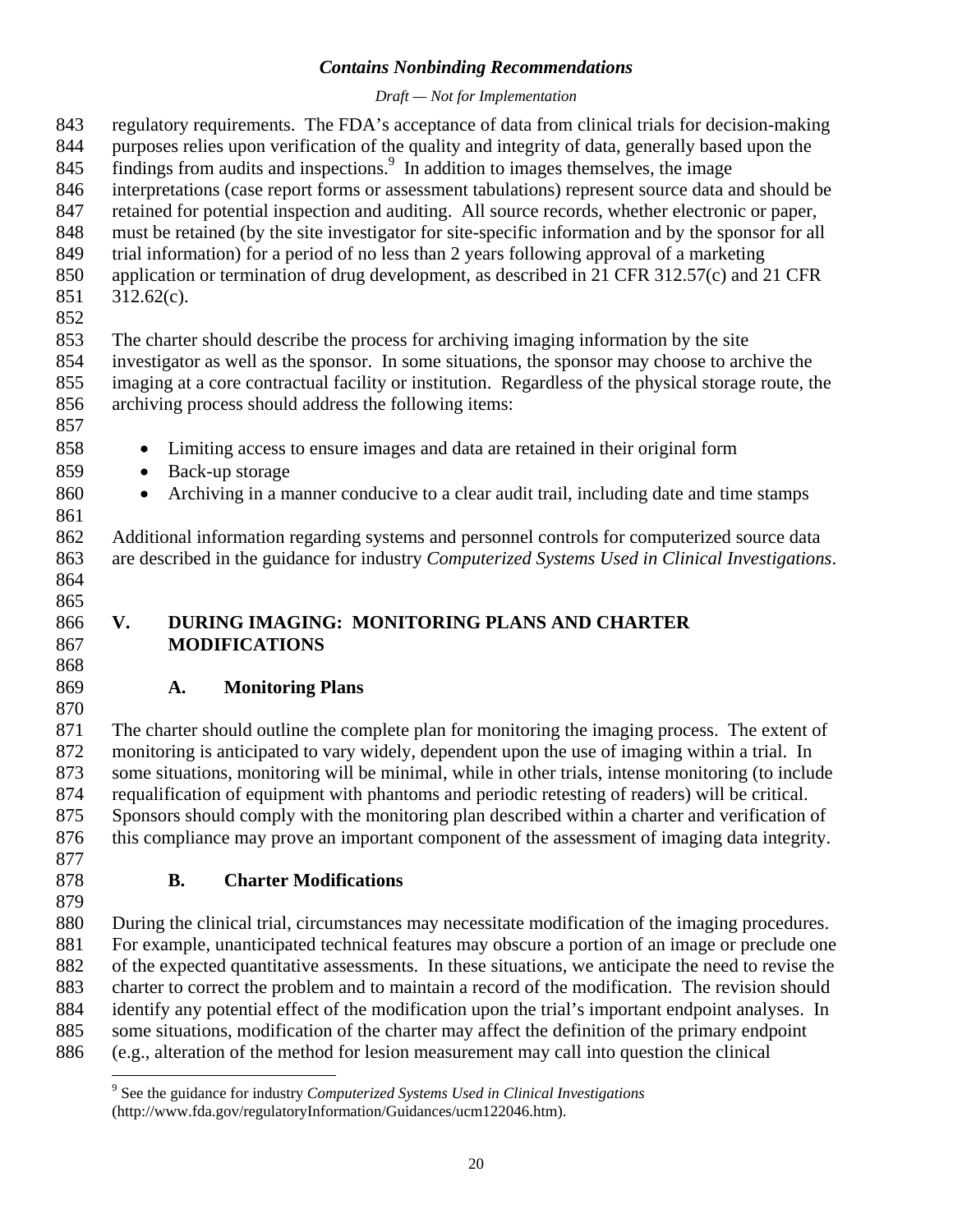#### *Draft — Not for Implementation*

<span id="page-24-0"></span>887 meaningfulness of any size changes) and require reconsideration of the role of imaging in the 888 trial as well as premature termination of the trial. To avoid these difficulties, we encourage 889 sponsors to thoroughly consider the role of imaging (including the technical aspects) in a clinical 890 trial, especially if the imaging is highly technical and/or relies upon quantitative assessments that 891 require vigilant patient and site cooperation with the imaging process. The use of imaging in 892 early phases of drug development may help lessen the challenges associated with wider use of 893 the technology within confirmatory trials.

- 894
- 895

900

#### 896 **VI. AFTER IMAGING: DATA TRANSFER, ARCHIVING, ANALYSIS, AND**  897 **INTERPRETATION OF IMAGING INFORMATION**  898

899 **A. Data Transfer** 

901 It is important for sponsors to document fidelity to the charter-specified process of imaging 902 information transfer from a site to a core facility and from the core facility to the sponsor 903 throughout a clinical trial. Many clinical trials are likely to require transfer of imaging data to 904 the sponsor only following completion of all image assessments and interpretations and some 905 may require image data modification, tabulation, or even reinterpretation of images before this 906 transfer. For example, the sponsor may supply certain prespecified clinical information for 907 readers to consider as they reinterpret images. In these unique situations, audit trails can be 908 especially critical and will likely form an integral component of data quality assessment. 909

#### 910 **B. Archiving**

912 Sponsors and investigators should comply with the charter-specified plan for imaging source 913 data archiving. Deviations from this plan and/or loss of imaging information may compromise 914 the ability of the FDA to verify data quality and/or necessitate reassessment of images. We do 915 not accept images as a component of new drug applications or biologics license applications. 916 However, we may require sponsors to display images during inspections of the core image 917 laboratory, or in presentations to FDA review staff or for use on laptop computer screens by 918 individual reviewers (21 CFR 312.58(a)).

919

911

920 **C. Analysis and Interpretation of Image Information** 

921 922 We anticipate that most analyses of imaging information will be performed by the sponsor in 923 accordance with the clinical protocol specifications. In some situations, clinical sites or a core 924 facility may analyze certain aspects of imaging (such as the determination of reader 925 interpretation consistency) as a quality control measure. Sponsors should specify these site and 926 core facility roles in the charter. Clinical trial imaging data should not be analyzed in an ad hoc, 927 unplanned manner.

928

929 Imaging processes that had taken place during the conduct of the trial, such as image acquisition,

- 930 image interpretation, data transfer and other processes described in this guidance, should all be
- 931 thoroughly presented in the final study report submitted for review to the FDA.
- 932